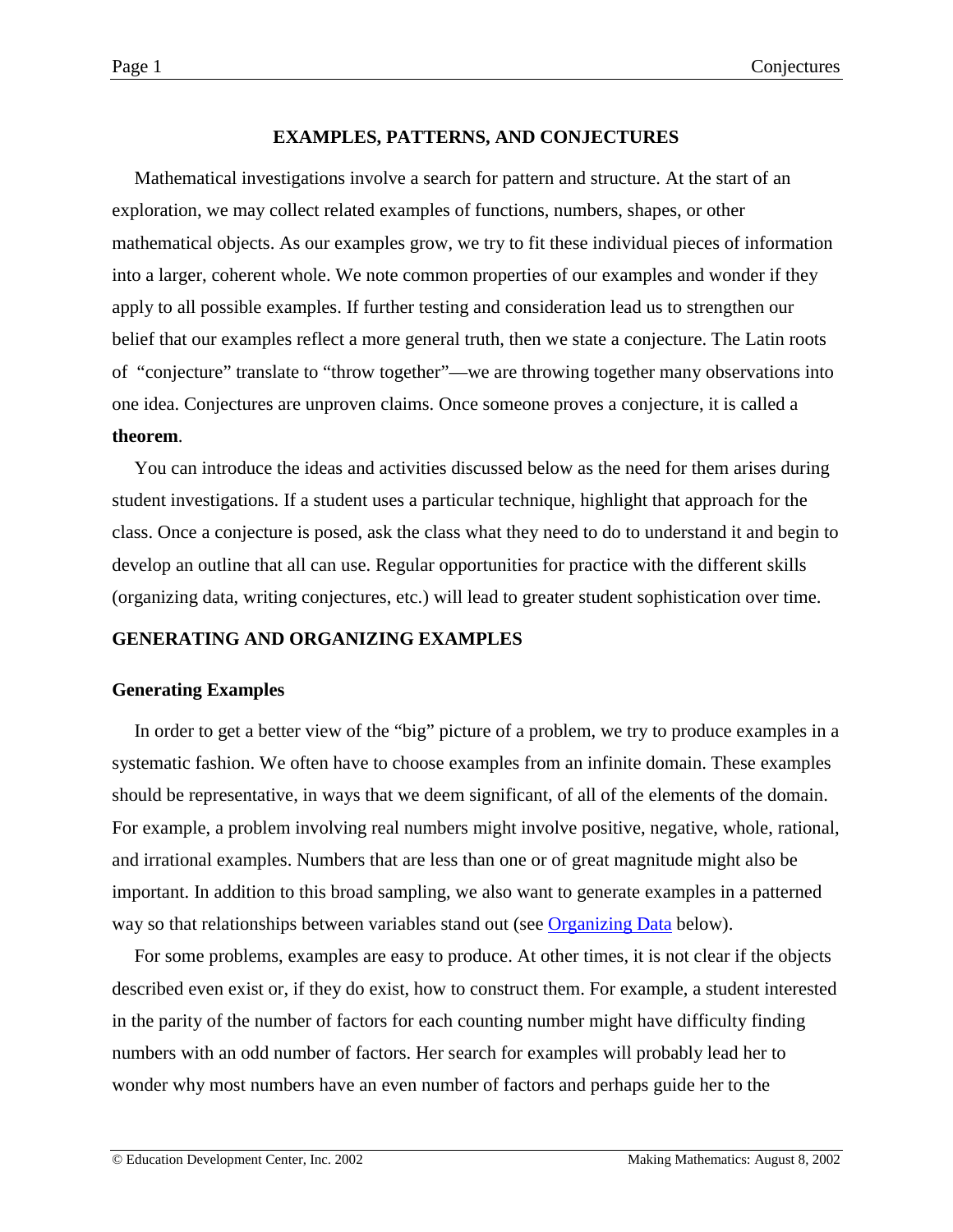conditions that yield an odd number of factors. This intertwining of discovery and understanding is common throughout mathematical work—proofs often co-evolve with the discoveries themselves.

It is important to determine when examples are actually different from one another. If we are unable to state what characteristics really matter for a particular problem (e.g., order or shape), then we will not be able to figure out when we have enough examples, whether any others remain to be found, or what the sample space that we are searching is. For example, students may find it challenging to generate a diagram that matches the following conditions or to determine whether their examples are even distinct from each other:

Draw a map showing towns and roads such that:

- Each pair of roads has exactly one town in common.
- Each pair of towns has exactly one road in common.
- Every town is on exactly three roads.
- Every road contains exactly three towns.

As neighbors compare their maps, ask them to consider in what ways the maps differ and in what ways they match. What characteristics count when they consider two maps to be the same? As with the rectangle problem below, we often attend to the topology of a mathematical object more than to its exact measurements. An object's [topology](http://www.questacon.edu.au/html/what_is_topology_.html) is dependent on how its parts are connected to each other.

## **Being Systematic**

We may find many solutions to a problem but still miss interesting ones if we are not systematic in our search. In order to be systematic, we have to create a path or paths that will take us through all of the possibilities that might arise. Staying on the path may require an algorithm that guides us through the choices that we face along the way. The algorithm itself may not be apparent until we have tried to generate an ordered list and omitted or over-counted some examples. Only, after first experimenting, may we start to understand the internal logic of a problem.

For practice, students can consider the following question:

A class is investigating subdivisions of a rectangle into *n* smaller rectangles. They are working on the specific case of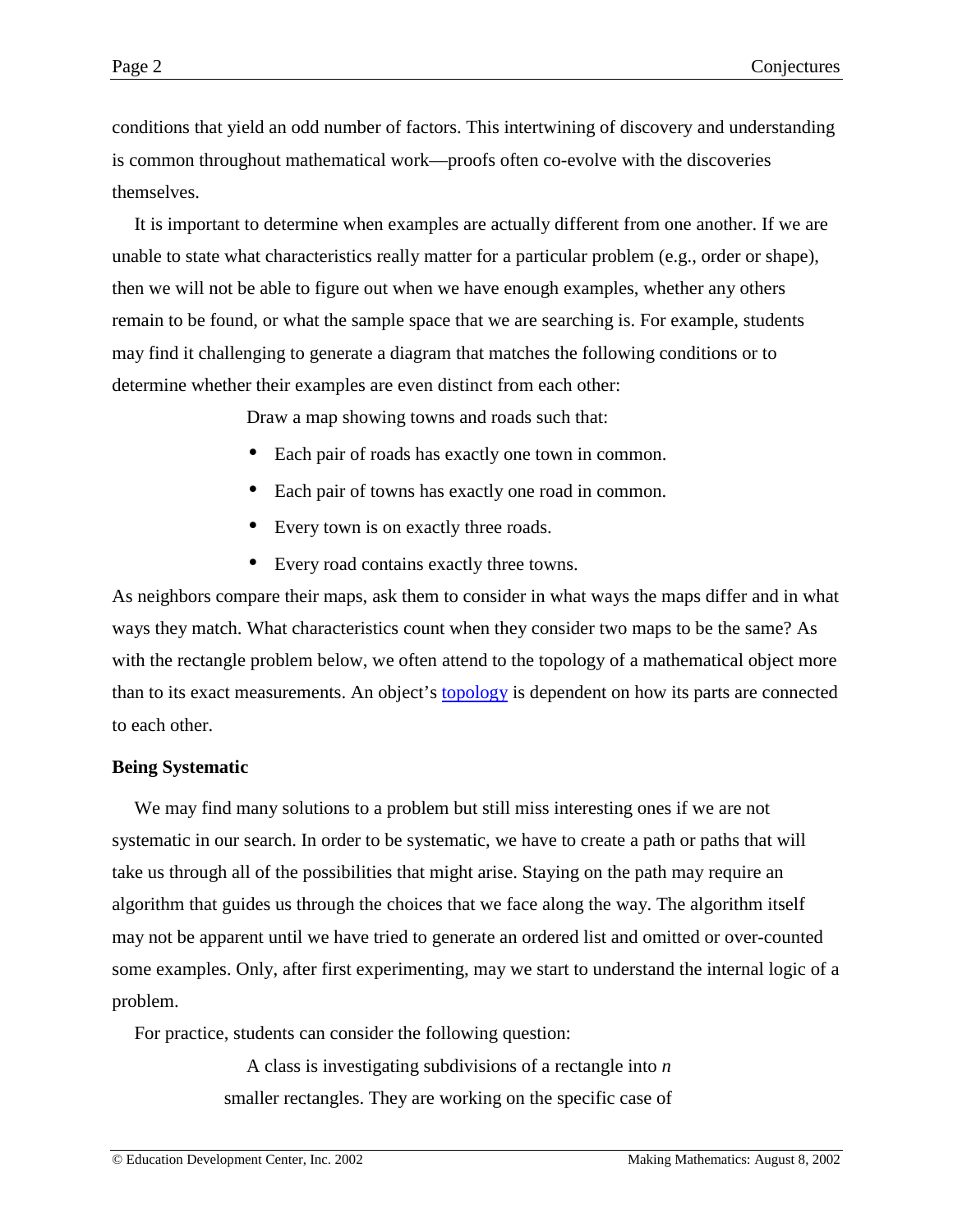dissecting a rectangle into 4 rectangles. What layouts are possible for these subdivisions?

A complete search for even this small case of four rectangles requires careful reasoning. We can consider all possibilities more efficiently by picking a single corner as our starting point. Recognizing the symmetry of the situation (a rotation or reflection makes the chosen corner equivalent to the other three) simplifies our work. There are two ways to put a rectangle in this corner: along an entire side or not (figure 1). Again symmetry comes to our aid—it does not matter whether the entire side that we cover is oriented horizontally or vertically.

Of course, if we are going to appeal to symmetry, we have to define what we mean by a distinct answer. It is clear that there will be an infinite number of solutions if the size of the subdivisions is taken into consideration. So, it makes sense to ask how many categories of these subdivisions there are when we ignore the size of segments and the overall orientation of the figure and just look at the topological relationship between the sub-rectangles (how they border on one another).



Type A Type B **Figure 1. The first rectangle is placed in the top left corner**

Once we have the two starting arrangements, we have to add three more rectangles. For the rectangle on the left, we are just left with a smaller version of our original problem—dissecting a rectangle (the remaining space) into three rectangles. There are only two different ways to perform such a dissection (test this claim yourself!). We can rotate these three-rectangle arrangements to generate new candidates for subdivisions using four rectangles (figure 2). One duplicate solution arises (the crossed-out picture is a equivalent to the one in the upper right corner), so there are five variations thus far.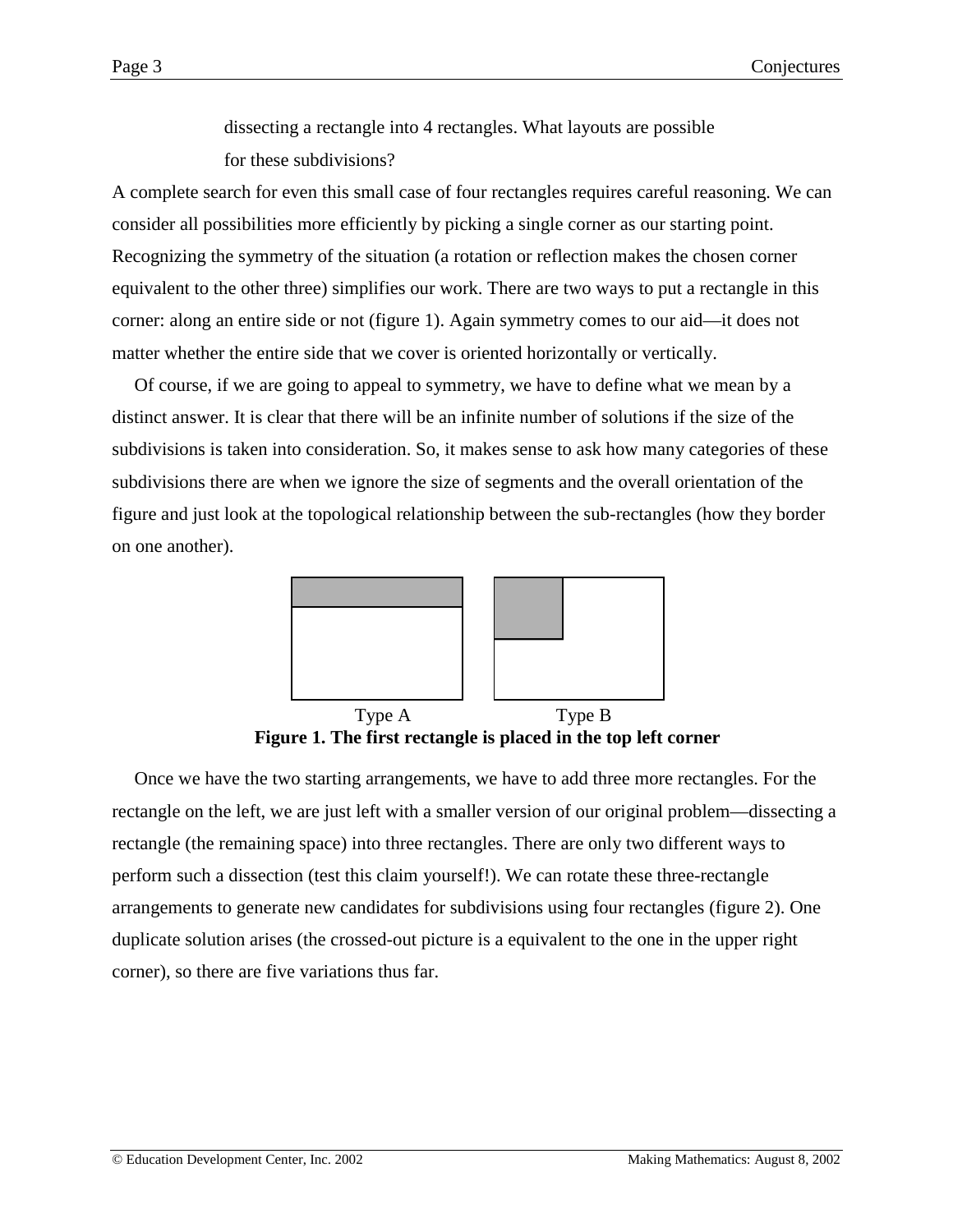

**Figure 2. Completing a type A rectangle**

We can complete the type B rectangle in two additional unique ways (figure 3).



**Figure 3. Completing a type B rectangle**

Another valuable technique for generating examples is to build them up inductively from those of a smaller case. We can produce the seven subdivisions found above by bisecting one sub-rectangle in the three-rectangle subdivisions (figure 4).



**Figure 4. Three rectangular subdivisions are turned into four**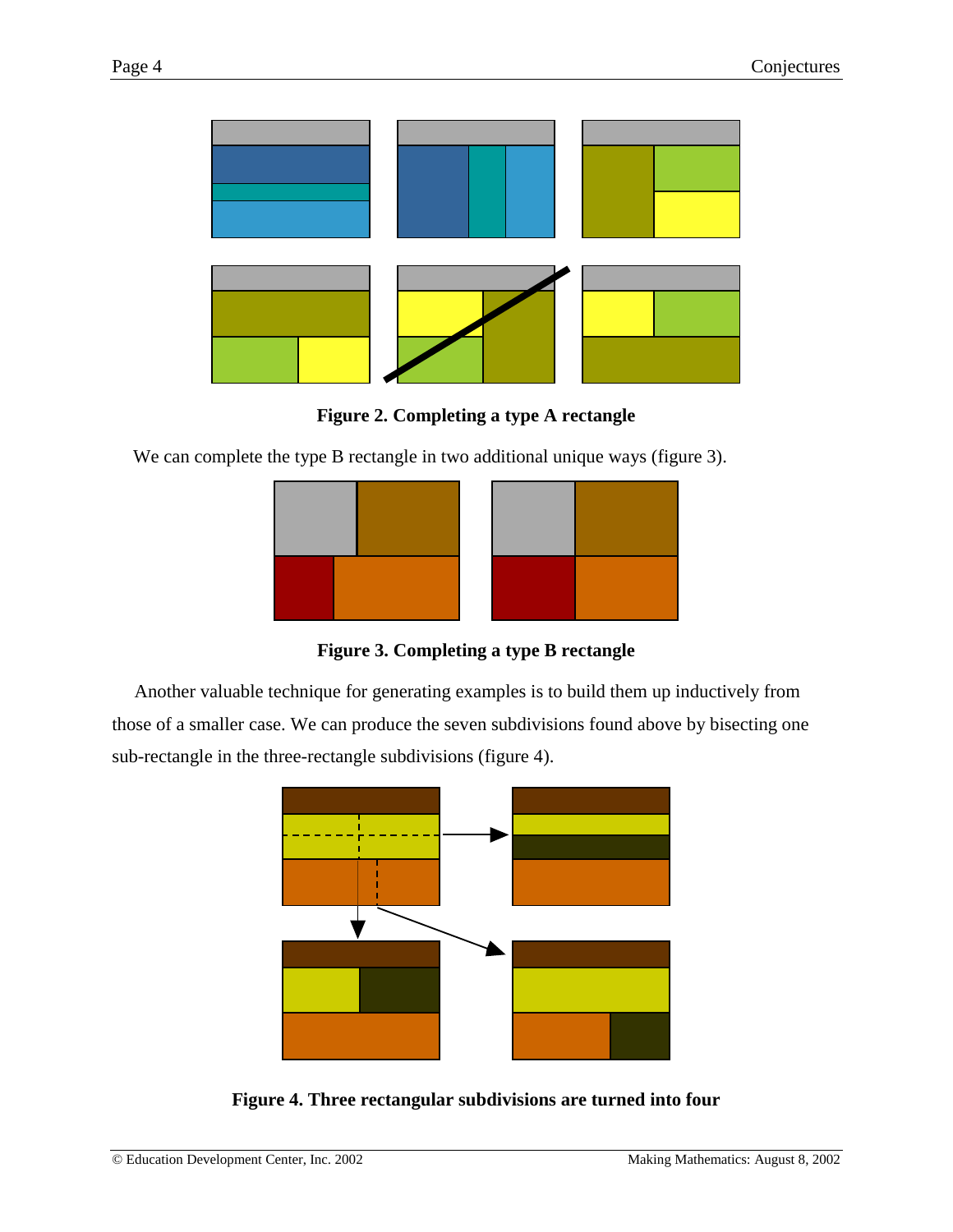<span id="page-4-0"></span>This inductive approach works nicely when finding all [polyominoes](http://math.rice.edu/~lanius/Lessons/Polys/poly2.html) made using *n* squares from the set of polyominoes made with *n* – 1 squares. The *n*-square polyominoes are found by adding one additional square to each available edge of those made with  $n - 1$  squares. However, this inductive approach does not work dependably for the rectangle subdivision problem. Subdividing one rectangle of a four-rectangle layout cannot generate the five-rectangle subdivision pictured below (figure 5). This problem demonstrates that we must thoughtfully choose the methods that we use to generate examples if we want to identify all cases of interest.

See [Testing Conjectures,](#page-17-0) below, for a further discussion of different types of examples.



**Figure 5. A special subdivision**

## **Organizing Data**

The examples that we produce in our investigations provide us with data. We try to organize that data in a way that will highlight relationships among our problem's variables. Although there are no guaranteed methods for discovering all patterns, there are some useful basic methods. Numerical data can be organized in tables that facilitate our search for familiar patterns. In a problem with two variables, one dependent on the other, the information should be listed according to constantly increasing values of the dependent variable. For example, a student wondered about the number of regions formed by the diagonals of a regular n-gon. She systematically listed the number of sides of the polygons and the number of regions created (figure 6). This essentially one-dimensional arrangement facilitates the discovery of any recursive or explicit functions that relate the two variables.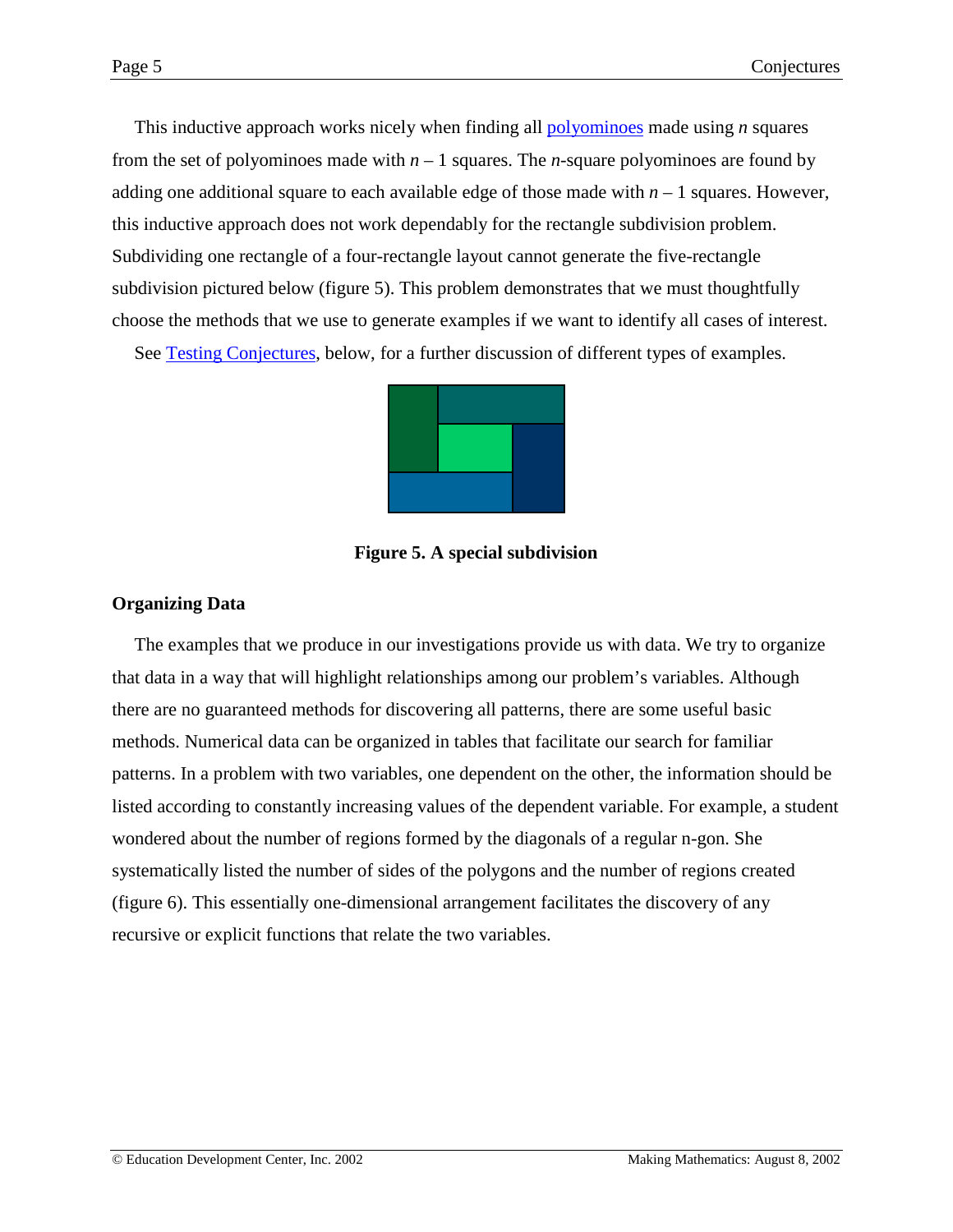| $\boldsymbol{n}$ | <b>Regions</b> |
|------------------|----------------|
| 3                | 1              |
| 4                | 4              |
| 5                | 11             |
| 6                | 24             |
|                  | 50             |

### **Figure 6. A table of the number of regions made by the diagonals of a regular n-gon**

Sometimes a problem will have several independent variables (the values that they can take are not constrained by the other variables). In such cases, we can organize our data by using each dimension of a table to represent the values of one variable. For example, in 1899, Georg Pick published a formula that gave the area for a polygon whose vertices lie on the points of a square lattice (figure 7). He discovered that the area could be determined based solely on the number of lattice points within the interior (*I*) and on the boundary (*B*) of the polygon. His formula was  $A =$  $^{1}/_{2}B + I - 1.$ 



## **Figure 7.** A polygon with 2 interior and 10 boundary points has area  $2 + \frac{1}{2}(10) - 1 = 6$

There are several steps one might take toward making such a discovery. One might begin with the intuitive notion that the area of a region might be related to the number of lattice points inside the figure. Then one needs the insight that the area might be a function of just two variables that it does not depend on the particular shape of the polygon or the number of vertex points. Perhaps this conjecture arises by looking at several examples for the same *B* and *I*. Once this fact is discovered, areas can be found for shapes with different combinations of boundary and interior points (figure 8). A class can use this table to try to find Pick's formula themselves. Have them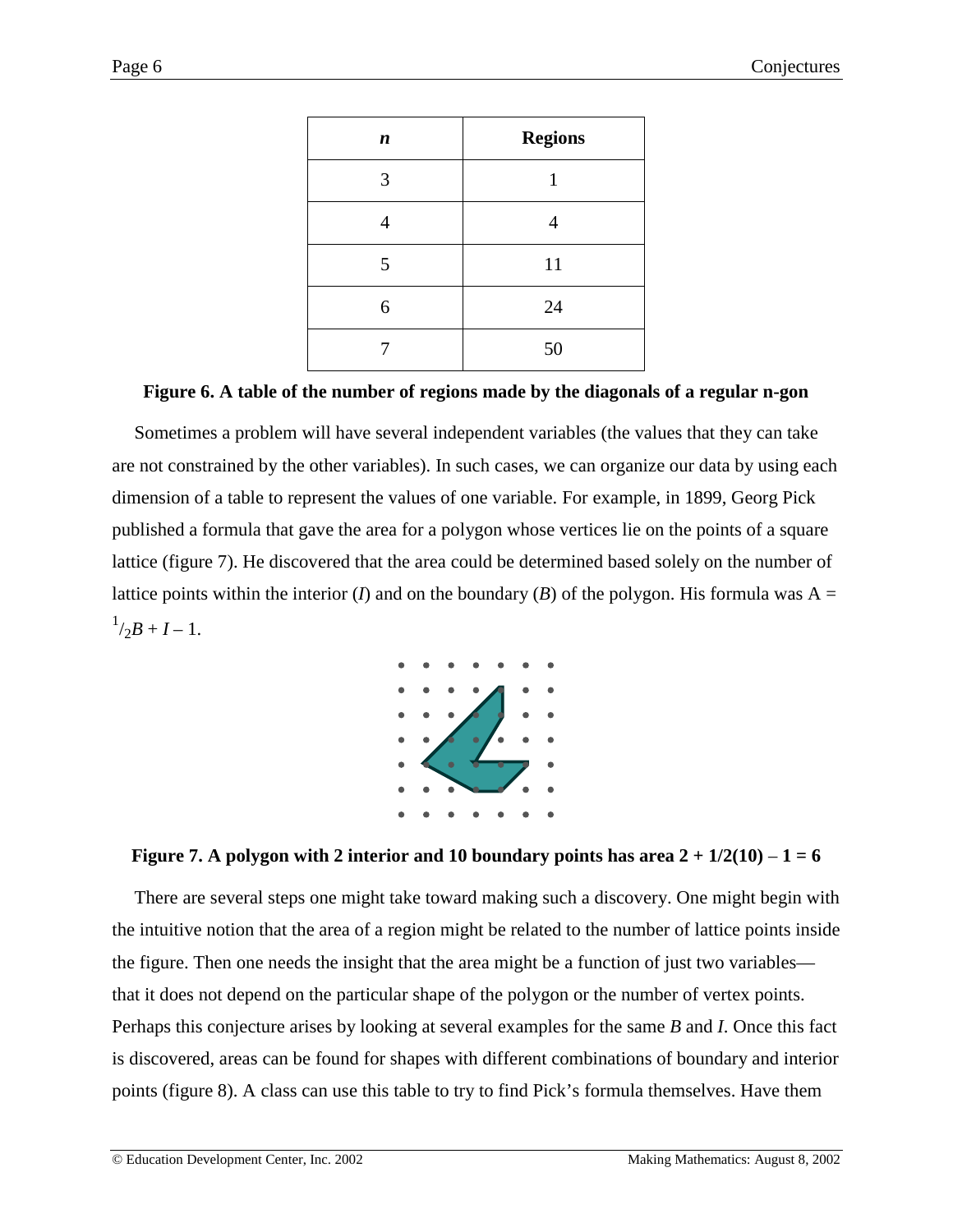rectangle that circumscribes the shape and subtract away excess areas).



**Boundary points (***B***)**



As the table is filled in (figure 9), students may note various patterns. They may state what they see recursively (e.g., "You add one half each time you move over a box.") or explicitly ("When  $B$  is four, the area is one more than the number of inside points."). Both of these forms can be helpful in developing a general solution. Encourage your students to write formulas for each row and column and then try to combine these sub-rules into one that works for all (*B*, *I*) pairs. It is important for students to realize, however, that their formulas are conjectures rather than theorems. A proof that the formula always works is a very challenging task that cannot be based on the data from a finite number of examples (but you might encourage them to try to prove it for easier special cases of polygons such as rectangles, right triangles, etc.).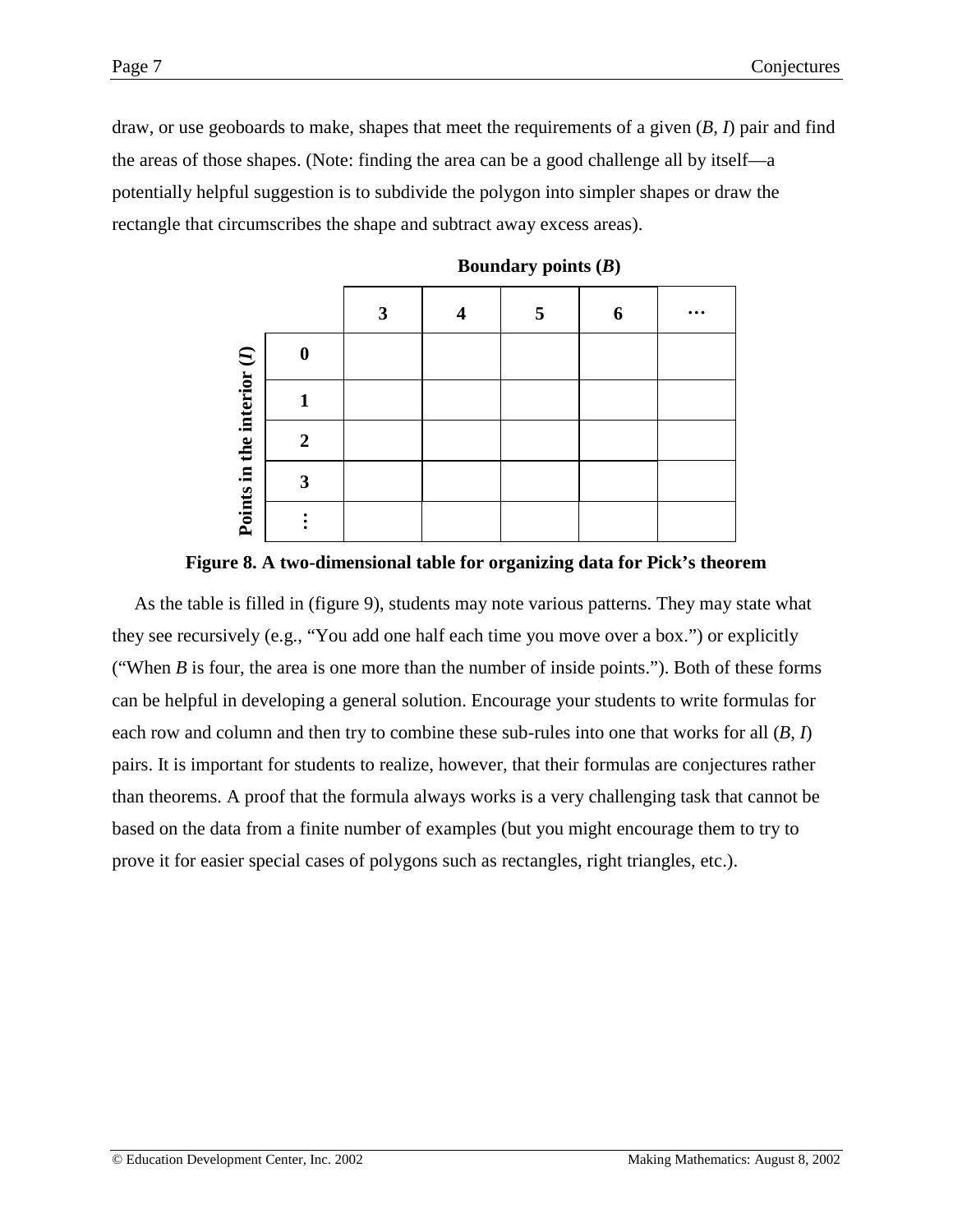|                            |                  | $\mathbf{v}$ .<br>$\sim$ $\sim$ |                         |            |                |  |                  |  |  |
|----------------------------|------------------|---------------------------------|-------------------------|------------|----------------|--|------------------|--|--|
|                            |                  | $\mathbf{3}$                    | $\overline{\mathbf{4}}$ | 5          | 6              |  | $\boldsymbol{B}$ |  |  |
|                            | $\boldsymbol{0}$ | $\frac{1}{2}$                   | $\mathbf{1}$            | $1^{-1/2}$ | $\overline{2}$ |  |                  |  |  |
| Points in the interior (I) | $\mathbf{1}$     | $1^{-1/2}$                      | $\overline{2}$          | $2^{1/2}$  | 3              |  | $B\,/\,2$        |  |  |
|                            | $\overline{2}$   | $2^{1/2}$                       | $\mathfrak{Z}$          | $3^{1/2}$  | $\overline{4}$ |  |                  |  |  |
|                            | $\mathbf{3}$     | $3^{1/2}$                       | $\overline{4}$          | $4^{1/2}$  | $\mathfrak{S}$ |  |                  |  |  |
|                            |                  |                                 |                         |            |                |  |                  |  |  |
|                            | $\boldsymbol{I}$ | $I + \frac{1}{2}$               | $I\,\!+\,1$             |            |                |  |                  |  |  |

**Boundary points (***B***)**

#### **Figure 9. A two-dimensional table for organizing data for Pick's theorem**

When a problem has many variables, or a large number of possible values for each variable, it can be difficult studying all combinations systematically. In such cases, we can choose to hold one (or up to all but one) variable constant and study the others. In doing so, we are changing the problem to one of a more manageable size. For example, in the Pick data above (figure 9), a student might first study the column for 4 boundary points (*B* is held constant while *I* is allowed to vary). The rule that describes that column,  $I + 1$ , does not, by itself, give us a formula for the entire table. We must also hold our first variable, *B*, constant for some new values and then repeat our analysis for fixed values of *I* while varying *B*.

The [Connect the Dots](http://www2.edc.org/makingmath/mathsettings/connect/connect.asp) research setting provides an additional example of the value of temporarily holding a variable constant. Students typically hold the dot number constant and generate the diagrams for all jump sizes. Ultimately, we hope to fit all of our findings from these narrower investigations into one larger result that solves the original problem. For examples of graphical approaches to displaying data to find connections, see [Graphs](http://www2.edc.org/makingmath/handbook/teacher/representations/representations.asp#Graphs) in [Representations.](http://www2.edc.org/makingmath/handbook/teacher/representations/representations.asp)

#### **LOOKING FOR PATTERNS**

We organize the observations that we make in order to develop conjectures about the behaviors of the mathematical objects that we are studying. Once we believe that a pattern is established, we will state it as a conjecture about an entire class of objects.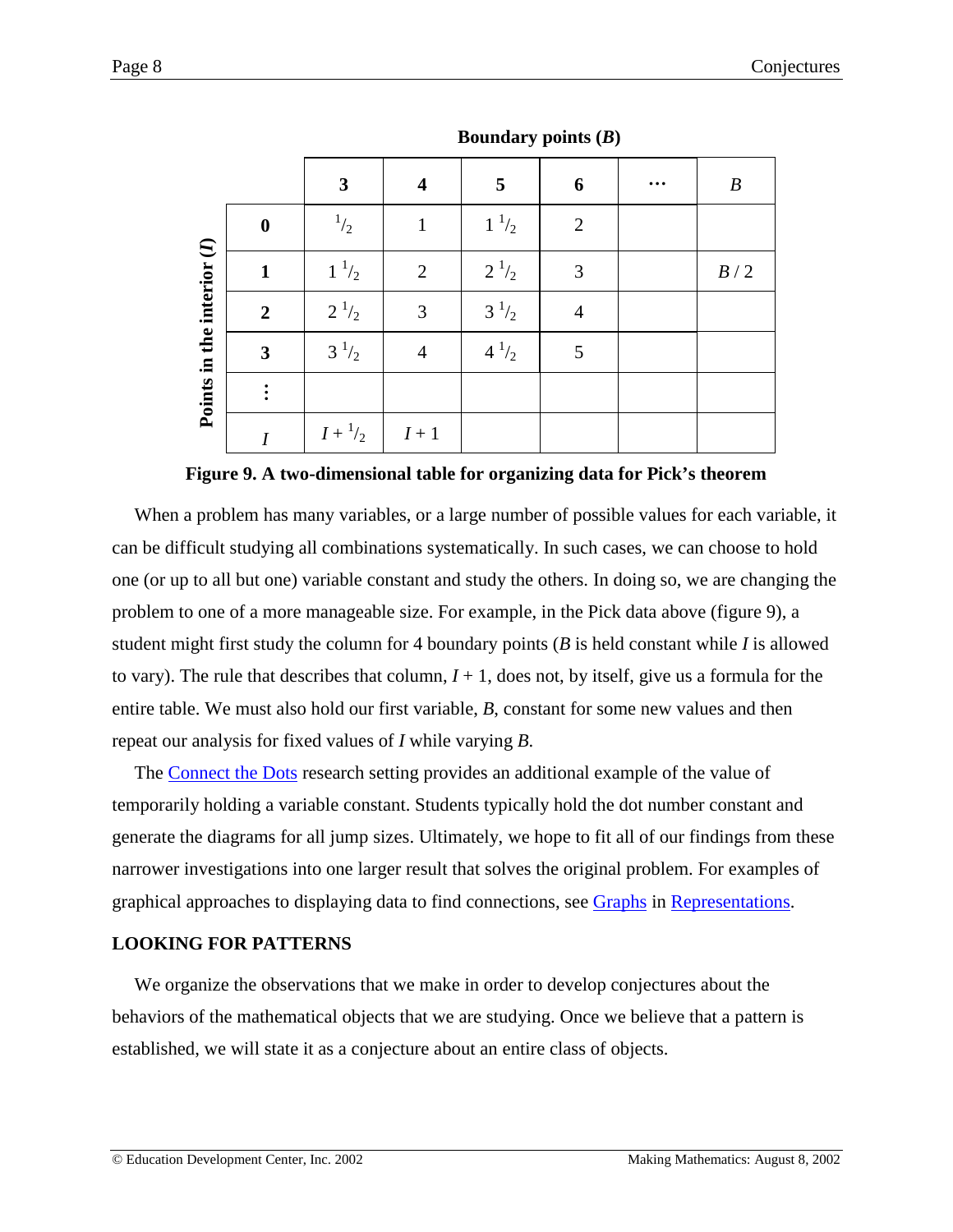# **Variables That Change Predictably**

As we organize our data, we look for patterns and for ways of describing those patterns formally. Students learn about a variety of familiar patterns (linear, exponential, periodic, etc.) in their algebra classes. Techniques for identifying these patterns and activities that help them develop the habit of using these techniques should be central to this study. A good resource for teaching the characterization of different patterns is the first chapter of [Mathematical Methods](http://www.its-abbout-time.com/htmls/mm/mm.html) (http://www.its-about-time.com/htmls/mm/mm.html) soon to be published by [Its About Time](http://www.its-about-time.com/) (http://www.its-about-time.com).

## **Simplifying a Problem**

Problems can be so intellectually challenging or computationally demanding that we cannot solve them directly. For example, a student reading **Flatland** wondered about the lengths of the diagonals of a hypercube. What were the longest segments that could fit in such a figure? She began by looking at the lower dimensional versions of the problem. For a point, which is a 0 dimensional "cube", the length of the longest fitting segment is 0. For a unit segment (the 1 dimensional "cube"), the length of the longest segment is 1. For a unit square, we can fit a diagonal of length  $\sqrt{2}$  and for a unit cube, the distance from one corner to the opposite one is  $\sqrt{3}$  (figure 10). Recognizing that 0 and 1 are both their own square roots, she extrapolated her pattern and decided that the diagonal of a unit, 4-dimensional hypercube must be  $\sqrt{4}$  or 2. Her pattern did not constitute a proof, but the study of simpler related cases guided her to a solution and, ultimately, to a proof for any dimension.



## **Figure 10. The diagonals of a unit segment, square, and cube**

In the hypercube example above, the student used smaller cases because she could not, at first, visualize the situation that interested her. Using a smaller case is especially important if you find yourself attempting a brute force solution to a problem. For example, instead of counting all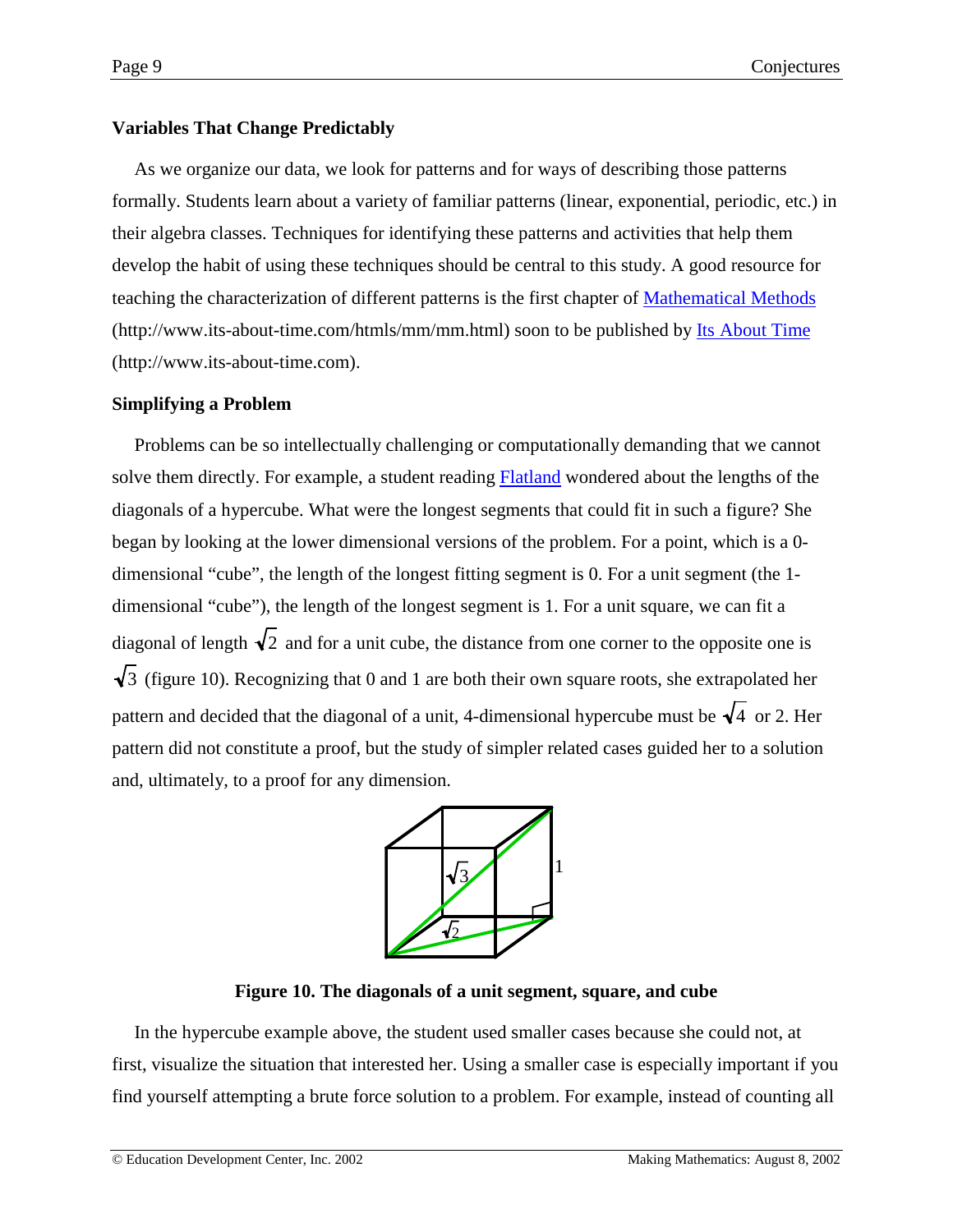of the possibilities for a <u>five button simplex lock</u>, one of the project [hints](http://www2.edc.org/makingmath/mathprojects/simplex/simplex_hints.asp) is to first find a pattern for locks with fewer buttons.

Problems can be made simpler using a smaller number, simpler shape, or more symmetric setting or shape (e.g., a square rather than an arbitrary quadrilateral). They can sometimes be made simpler by removing restrictions that seem to make them harder. For example, the problem "In how many different ways can an elevator leave the ground floor of a 20 story building, make 10 stops moving only upward, and arrive at the top floor?" is more difficult than the problem that allows the elevator to move in either direction during its stops. For a further discussion of methods for creating related problems, see [Ways to Change a Problem](http://www2.edc.org/makingmath/handbook/teacher/problemposing/problemposing.asp#WaysToChangeAProblem) in [Problem Posing.](http://www2.edc.org/makingmath/handbook/teacher/problemposing/problemposing.asp) For a class activity that raises questions about how a simpler problem can be used to solve a more complex one, see the section *Technology and Magnitude* in the [Numbers in Context](http://www.meaningfulmath.org/numbers.pdf) chapter from the book [Mathematical Modeling](http://www.meaningfulmath.org/modeling.html) available from [www.meaningfulmath.org](http://www.meaningfulmath.org/) (note: this chapter is a 1 megabyte downloadable pdf file).

### **Invariants – Quantities, Objects, and Relationships That Stay the Same**

While we often seek to describe how some variable is *changing*, sometimes we want to show that a feature is unaffected by changes in a variable. For example, the ratio of the circumference of a circle to its diameter remains unchanged even as the circle's size varies. This fact is obvious once you study it, but can be a surprise to children when they first discover it. A property or quantity that does not change while other variables are changing is called an *invariant.* The notion of invariance is important throughout mathematics.

Even shapes much less constrained in their form than circles have invariant properties. For example, if we construct squares on the sides of a quadrilateral, the segments connecting the centers of the squares on opposite sides will be both equal in length and perpendicular (Aubel's theorem, figure 11). Invariants often prove surprising and stimulate further investigation and explanation. When such consistency appears in the face of asymmetry and variability, we want to find out what accounts for this dependability.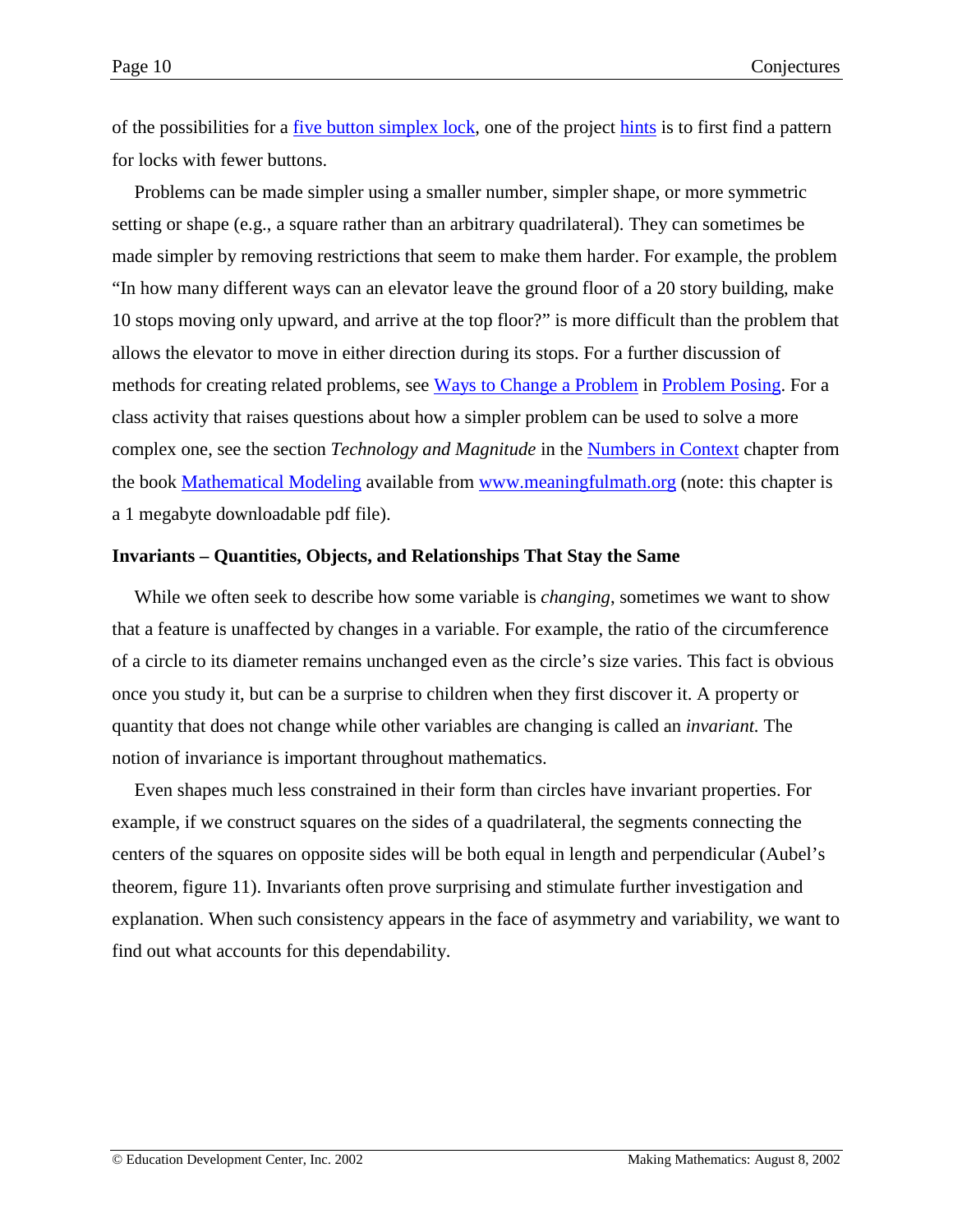

### **Figure 11. For any quadrilateral, the blue segments are equal and perpendicular**

The identification of invariants can be a very powerful tool because it lets us find common properties of situations that look very different. The identification and use of invariants becomes more natural with experience. Here are two examples that provide a fuller picture of this concept:

**An Algebraic Invariant** — Consider the polynomial equation  $0 = x^2 + x + a$  with *a* constant. We can use the quadratic formula to find the solutions:

−1− 1− 4*a* 2 and  $\frac{-1+\sqrt{1-4a}}{2}$ . The sum of these solutions is -1. Therefore, the sum of the solutions to  $0 = x^2 + x + a$  is invariant with respect to *a*. Similarly, you can show that the sum of the solutions of  $0 = cx^2 + bx + a$  is invariant with respect to the constant term *a* and that the product is invariant with respect to the linear coeeficient *b*.

**A Combinatorial Invariant** — Suppose we start with a permutation (or reordering) of the numbers 1 through 9:

$$
\{6, 8, 1, 9, 3, 7, 5, 4, 2\}
$$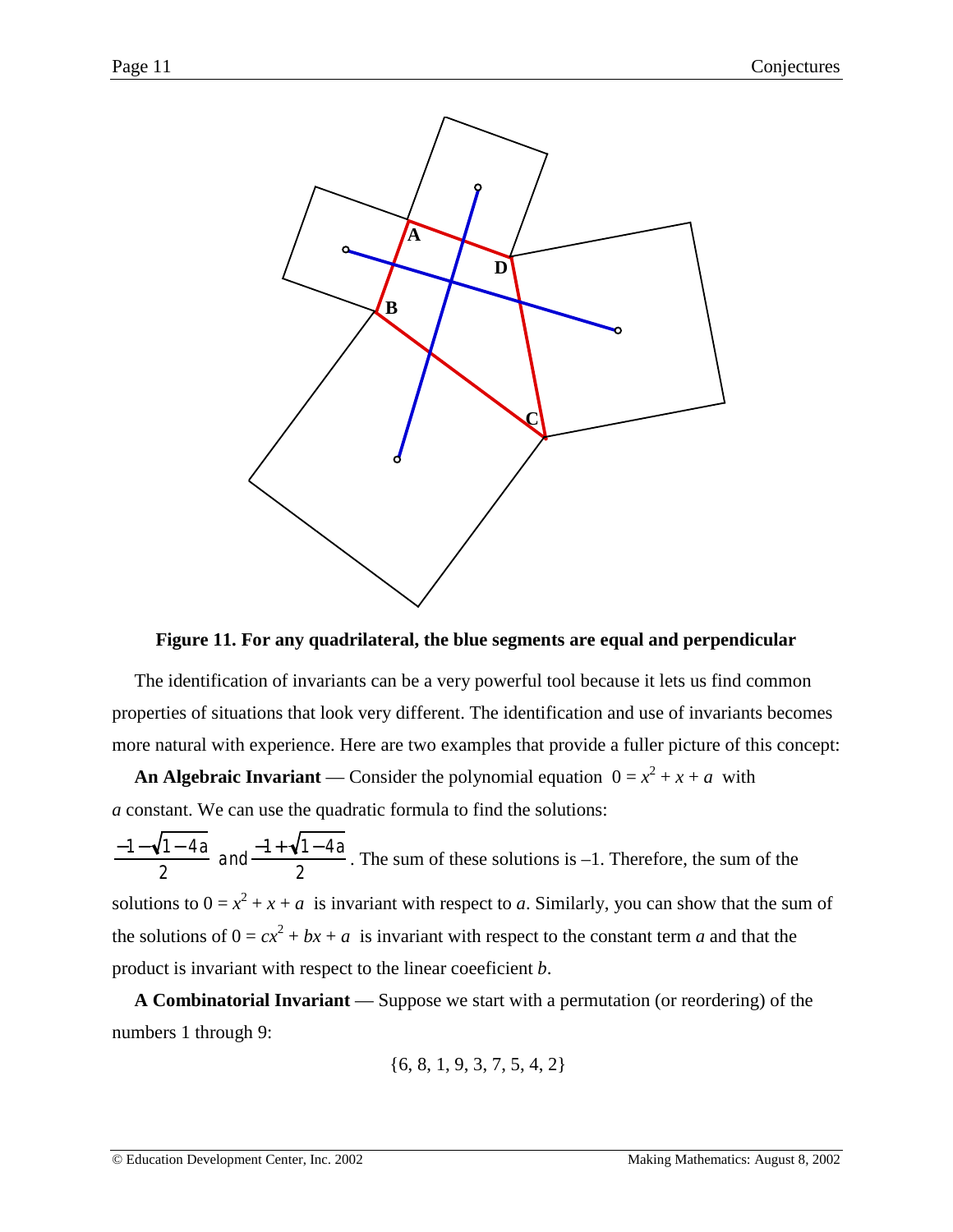There are many different ways to arrange these numbers in ascending order by exchanging pairs. You could start by exchanging the 9 and 2 to give you:

{6, 8, 1, 2, 3, 7, 5, 4, 9}

Someone else might exchange the 8 and the 2 in the original ordering to get

{6, 2, 1, 9, 3, 7, 5, 4, 8}

No matter what you do first, keep switching pairs until a final exchange produces

{1, 2, 3, 4, 5, 6, 7, 8, 9}

Try this with some numbered tiles or scraps of paper and keep track of the number of exchanges that you make. The number of steps might vary, but you will *always* take an odd number of steps. We say that the *parity* of the original permutation is *odd* as opposed to being *even* if sorting the numbers took an even number of steps, as is the case for {5, 2, 4, 9, 1, 3, 6, 7, 8,}. The parity of a permutation is invariant with respect to the exchanges you perform to sort the permutation.

### **An Activity with Invariants**

Consider the following problem (from **Breaking Chocolate Bars** at http://www.cut-theknot.com/proofs/chocolad.html) involving a candy bar that divides into *m* by *n* small squares (figure 12). Starting with a whole bar, a move consists of choosing a piece of the bar and breaking it along one of the horizontal or vertical lines separating the squares. The two new pieces are then returned to the pile to be available for the next move. *The challenge is to find the fewest number of moves needed to break the bar into all individual (1 by 1) squares*.



**Figure 12. A 4 by 5 chocolate bar and two possible first moves**

Introduce this situation to your class and have each pair of students pick bars of a particular size and keep track of the number of moves needed each time. They can carry out their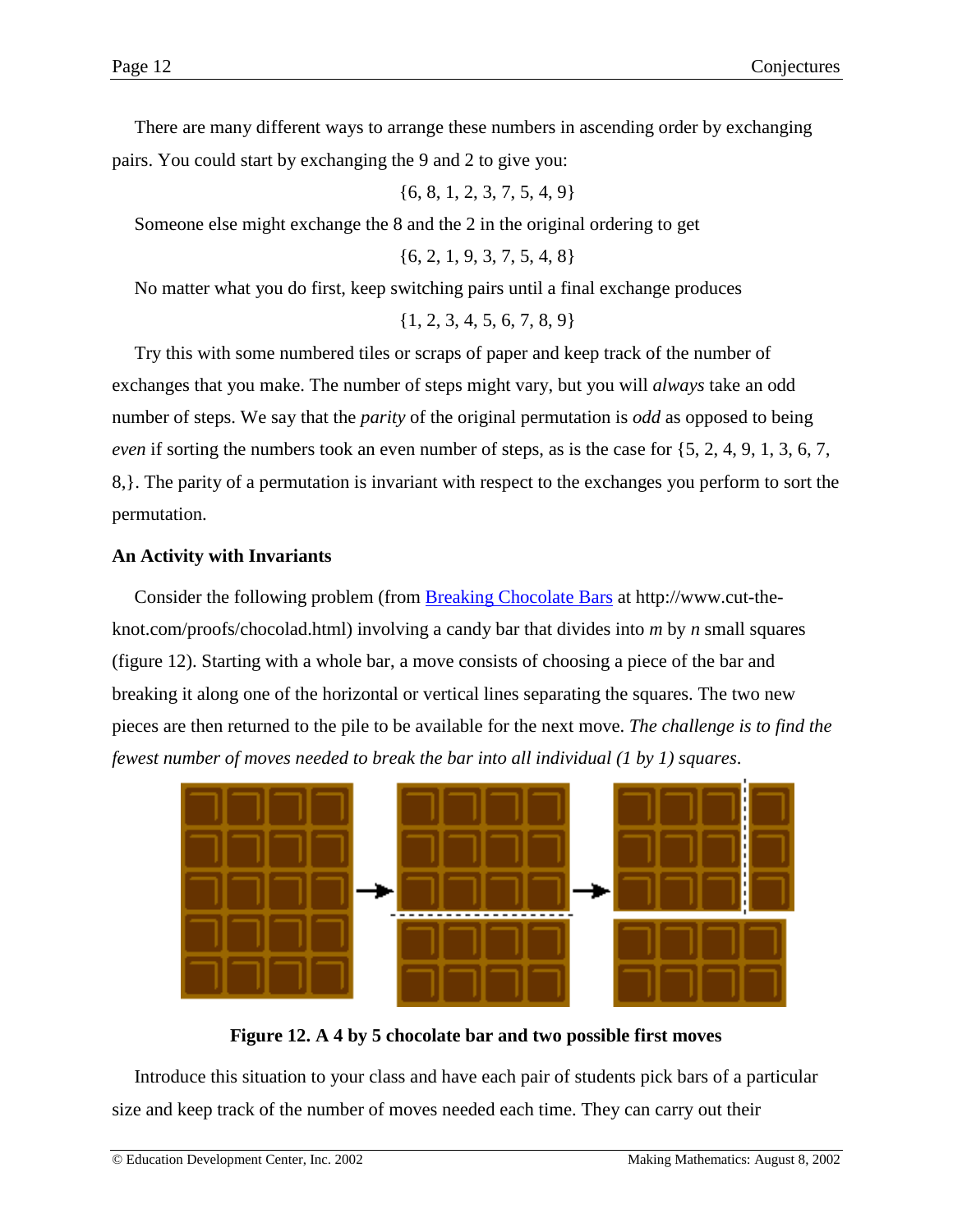investigations cutting pieces of graph paper, separating sections of an array of interlocked cubes, drawing segments on a grid, or breaking an actual chocolate bar. Ask them to consider whether certain strategies for choosing which piece to break seemed more efficient than others.

After several tries, it should become apparent that, for a given size bar, the number of moves required is always the same. Why is the outcome invariant with respect to the sequence of breaks? What *does* affect the number of moves needed? At this juncture, you can guide your class in one of two directions. They can be asked what variables affect the number of moves and be given time to find a rule that predicts that total—they may think about organizing the possibilities for different values of *m* and *n* in an array or try looking at specific small cases. Alternatively, and this is the faster route, you can ask them to keep track of the number of pieces after each cut. You may even want to do both of these analyses in order.

The key observation is that the number of pieces of candy is always one more than the number of moves because each move adds one more piece. That is, the number of pieces is invariant with respect to the choice of breaks made. This invariance tells us that we will always end up with *mn* pieces after *mn* – 1 moves. This activity provides a nice example of how we can use invariants as a tool for constructing [proofs.](http://www2.edc.org/makingmath/handbook/teacher/proof/proof.asp)

For additional teaching material related to invariants, see Chapter 1 lessons 7, 8, and 10 in the book version and lessons 14, 15, and 16 in the CD-ROM version of the [Connected Geometry](http://www.everydaylearning.com/geometry) curriculum (http://www.everydaylearning.com/geometry). You can also download [Tackling](#page-0-0) [Twisted Hoops,](#page-0-0) an article on invariants and knot theory from the former Quantum magazine.

#### **A Different Kind of Observation**

Although the most common kind of discovery for secondary students engaged in mathematics research to make is one about numerical patterns, there are other kinds of possible conjectures. One type of observation could be that a pattern or arrangement that they are studying has been encountered in another context. Such an observation can lead to a conjecture that there is a common explanation for the two apparently dissimilar questions and to a way of showing that the two are related in some manner.

One such inquiry began when another student who was inspired by Flatland looked at the number of vertices in an *n*-dimensional cube a given distance away from a chosen vertex. The distance was measured by travelling only along the edges of the figure. For example, if a corner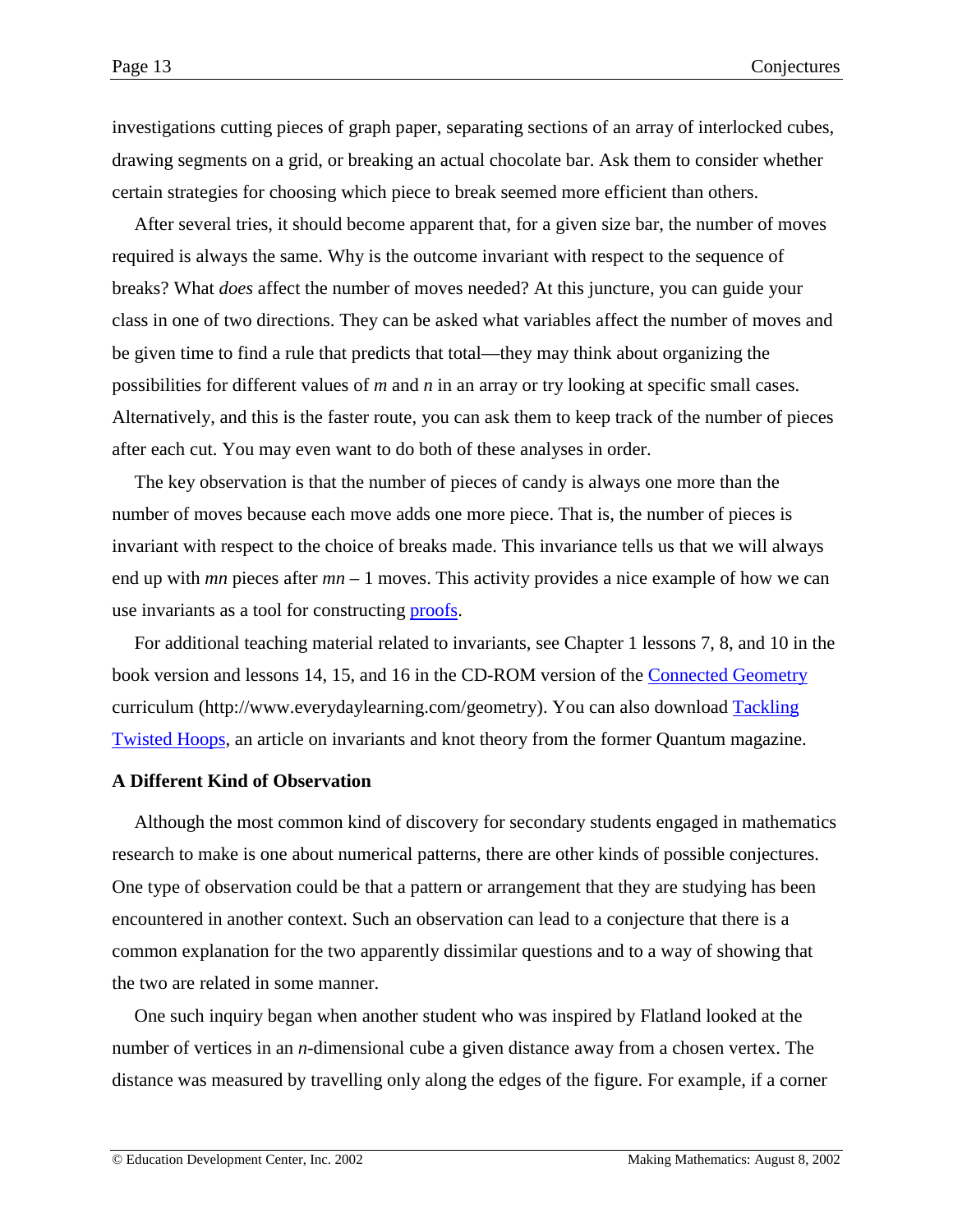of a square is chosen, then there is one point 0 steps away (the point itself), two vertices that can be reached by travelling along a single edge, and one vertex a distance of two edges away (figure 13).



**Figure 13. The distance along the edges from vertex A in a square and a cube**

When the student organized his data in a table (figure 14), he saw a familiar sight. He then conjectured and set out to explain the connection between *n*-dimensional cubes and Pascal's triangle.

| u | Point | <b>Segment</b> | <b>Square</b> | <b>Cube</b> | <b>Hypercube</b> |
|---|-------|----------------|---------------|-------------|------------------|
|   |       |                |               |             |                  |
|   |       |                |               |             |                  |
|   |       |                |               |             |                  |
| J |       |                |               |             |                  |
|   |       |                |               |             |                  |



For further discussion and settings that encourage the making of such connections, see [Practice Activities](http://www2.edc.org/makingmath/handbook/teacher/proof/proof.asp#PracticeActivities) in the **Proof** section.

## **UNDERSTANDING CONJECTURES**

We seek to understand a conjecture at three levels: we want to determine its meaning, we want to identify reasons for why we might believe the claim to be true, and we want to understand how it fits within some larger set of ideas. The initial steps we take when exploring a conjecture are similar to those used to [understand a definition:](http://www2.edc.org/makingmath/handbook/teacher/definitions/definitions.asp#UnderstandingADefinition)

- 1) **Read the statement** more than once. Important subtleties are often missed on the first read.
- 2) **Identify each of the conditions of the conjecture**. A conjecture's conditions are those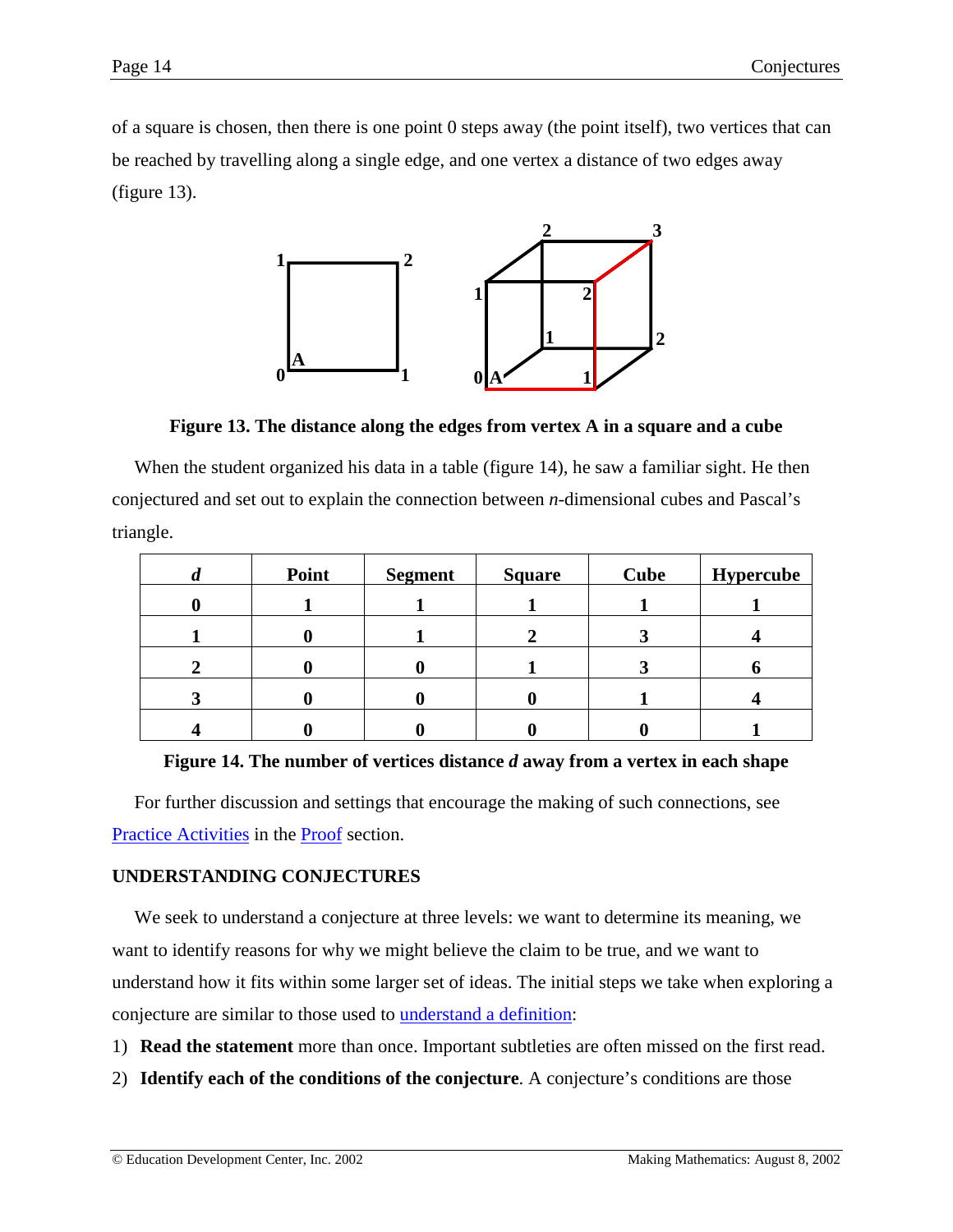criteria that must be satisfied before we accept the conclusions of the conjecture. They are the *if* part of the statement. Each noun and adjective may constitute a specific condition.

- 3) **Generate examples and non-examples**. Find objects that meet the conditions and check to see that they also satisfy the conclusion of the conjecture. Remove each condition in turn and construct **non-examples** that satisfy the other conditions but not the conclusion. Nonexamples help us understand the importance of each condition to the conjecture. Conditions constrain the objects under consideration to a set that all share particular properties.
- 4) **Look for counterexamples**. A counterexample satisfies all conditions of a statement but not the conclusion. Do the conditions leave "wriggle room" for an object that fails to satisfy the conclusion of the conjecture? If a counterexample does exist, then the conjecture is false.
- 5) **Compare**. How is this conjecture related to other statements about the same or similar mathematical objects?

The same steps help when we are familiarizing ourselves with a new theorem. In the case of a theorem, we want to read and understand the proof as well. In the case of a conjecture, we are looking for evidence that would support a proof or provide a path to a disproof.

### **Removing conditions**

The Angle-Angle-Side (AAS) Congruence Theorem: If, in two triangles, two angles and a non-included side of one triangle are congruent respectively to two angles and the corresponding nonincluded side of the other, then the triangles are congruent.

The AAS theorem has many conditions. It involves triangles, two angles, one side, the side's position relative to the angles, congruency, and correspondence. In order to see why each one is necessary, we need to remove each condition and then create a pair of triangles that satisfy the remaining conditions but are not congruent. For example, if we remove the condition that the figures are triangles, we can construct different quadrilaterals that share two congruent angles and an equal non-included side. The table below (figure 15) shows non-examples for three different conditions.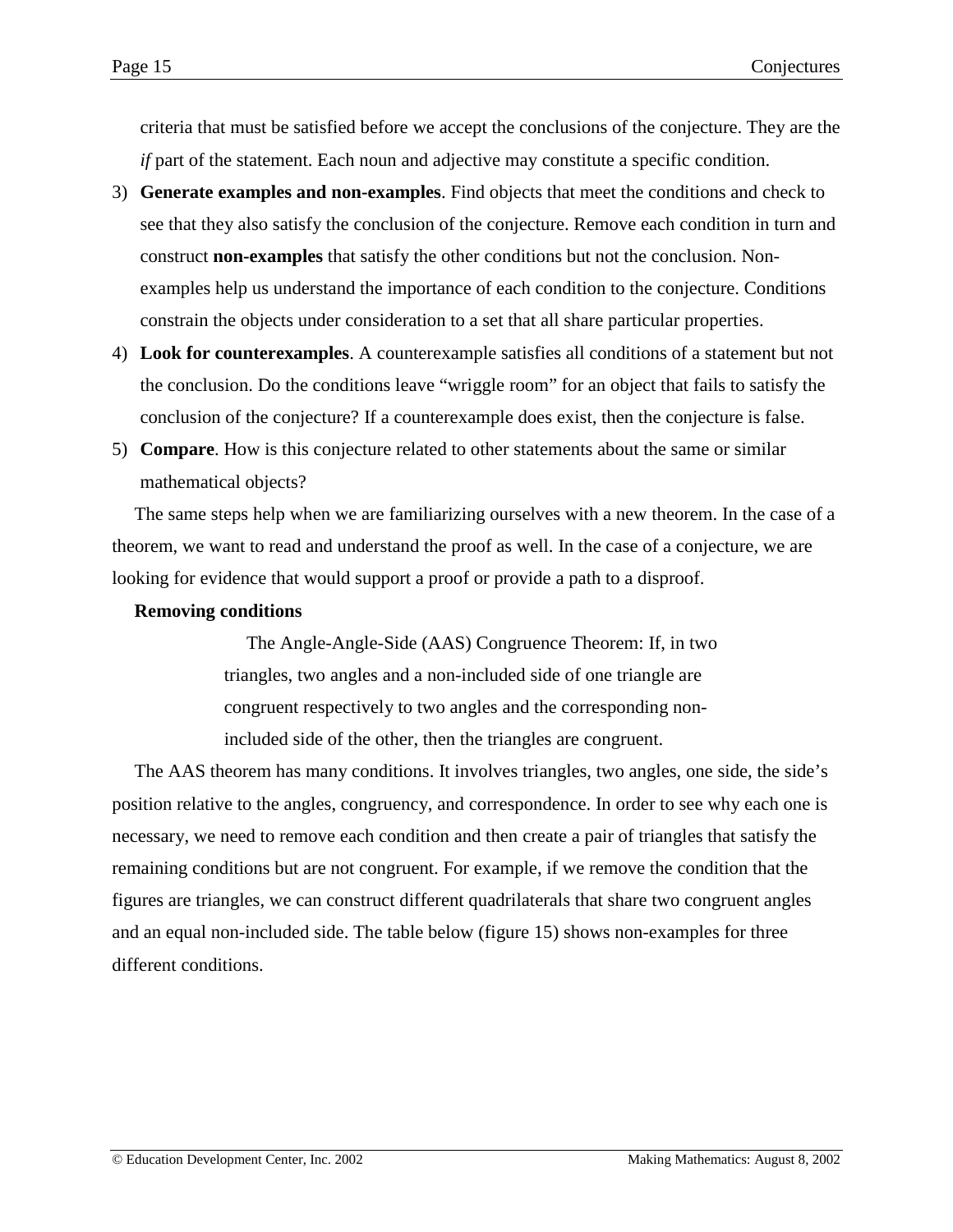<span id="page-15-0"></span>

**Figure 15. Non-examples for the AAS theorem**

As a class activity, present theorems and conjectures and ask students to first list all conditions of the statement and then produce non-examples for each. Two claims that they can practice with are (1) If *a* and *b* are positive integers, *d* is the greatest common factor of *a* and *b*, and *c* is not divisible by *d*, then there are no integral solutions to  $ax + by = c$  and (2) If an odd integer is raised to an odd integral power, then the result is an odd integer. Do not tell your class ahead of time that the first claim is a theorem while the second is a false conjecture. Students will get additional practice understanding the conjectures that their peers generate throughout the year.

# **EVALUATING CONJECTURES**

What are the possible characteristics of a conjecture and what makes one conjecture more interesting than others? Students should explicitly answer each of the following questions when they seek to evaluate a conjecture:

• Does the conjecture appear to be true or false?

We rarely have a definitive answer to this question right away, but our understandings of related results may guide our intuitions. A study of examples and a search for counterexamples will further influence our belief in the truth of a conjecture. Students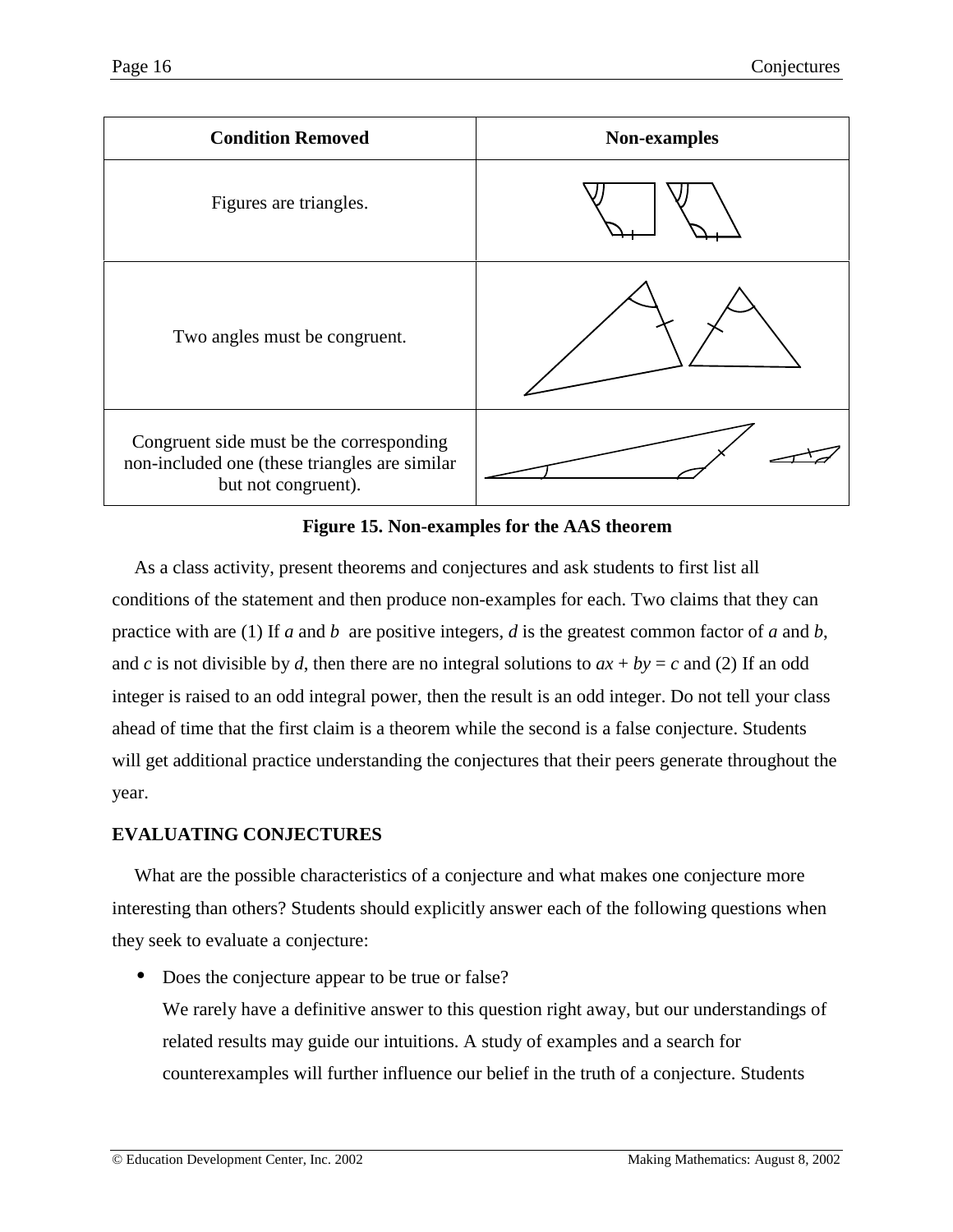<span id="page-16-0"></span>tend to be too prone to believe that a few examples constitute irrefutable evidence of a pattern.

Is it obvious or subtle?

If a conjecture immediately follows from a known result, then it may be less interesting than an unexpected conjecture. For example, a claim about squares may not be exciting if a student has already proven the same claim for a superset such as parallelograms.

• Is it easy or difficult to understand?

A conjecture may be difficult to understand because of the way it is written or because the mathematics involved is inherently complicated. Students should re-write their conjectures if their mathematical language is unnecessarily confusing.

Is the conjecture general?

A conjecture that, if true, applies to a broad range of objects or situations will be more significant than a limited claim. Does it suggest a connection between two different topics?

Is it specific enough?

A second-grader was investigating which *n* by *m* boards could be tiled by the T-tetromino (four squares arranged edge-to-edge to look like a capital T, figure 16).



**Figure 16. A 4 by 8 board tiled with T-tetrominoes**

Her ultimate conjecture, "If the sides of a board are even by even it may work, if not then not," left her dissatisfied. She correctly believed that any odd dimension made the tiling impossible, but she knew that evenness was not a precise enough condition to distinguish between all of the boards that did and did not tile. She knew that if she could refine her conditions her conjecture would be stronger. (See [Necessary and Sufficient Conditions](#page-21-0) below.)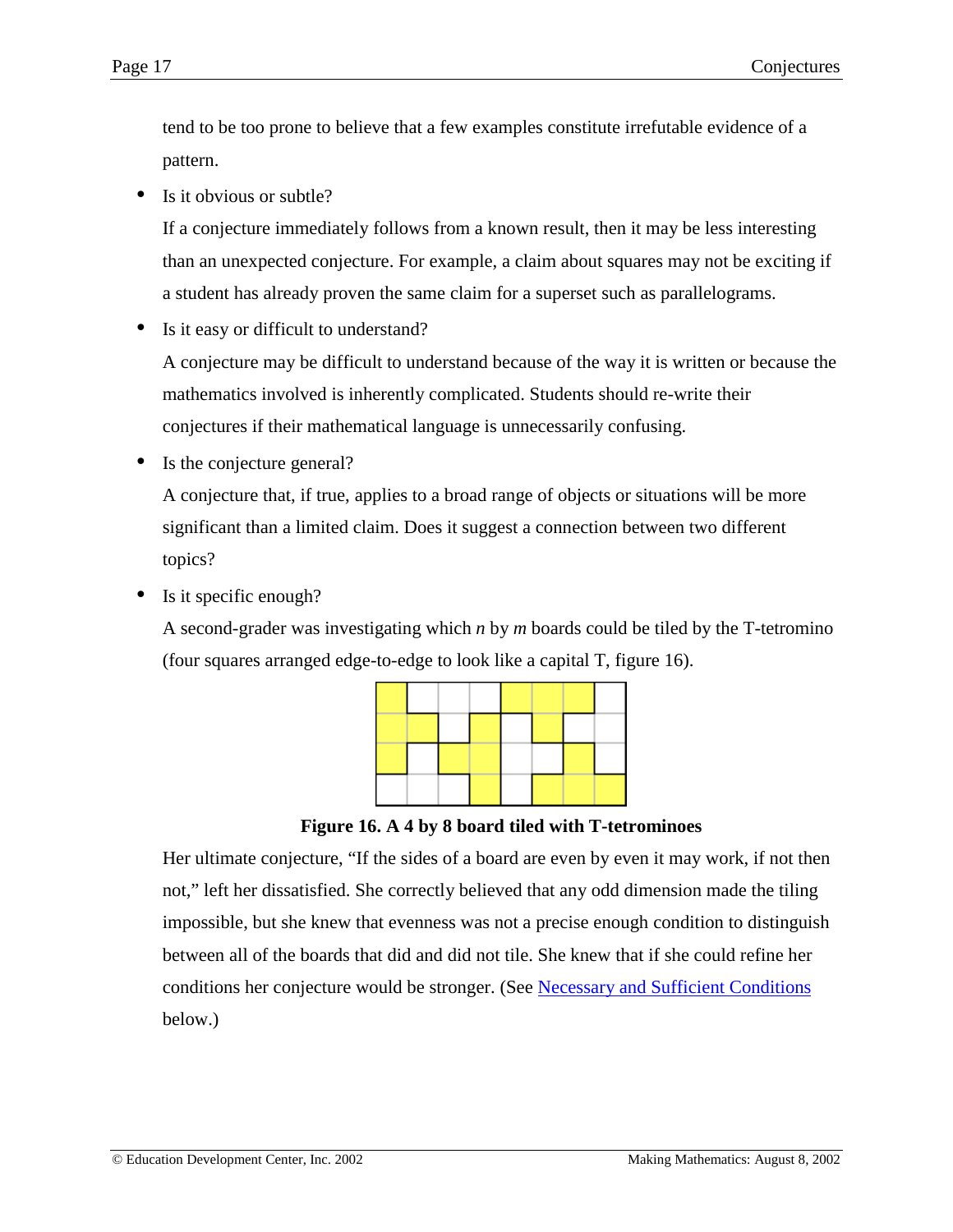<span id="page-17-0"></span>• Do you like the conjecture? Do you find it appealing? People are attracted to different mathematics questions. It is important for students to begin to develop their own aesthetic for mathematical ideas and to understand that aesthetics play a role in the discipline. Conjectures that are unexpected or counterintuitive, that reveal a complex pattern, or that would be useful in supporting other important conjectures are more likely to be appreciated by a wide audience.

### **TESTING CONJECTURES**

The first question that we face in evaluating a conjecture is gauging whether it is true or not. While confirming examples may help to provide insight into why a conjecture is true, we must also *actively* search for counterexamples. When students believe a conjecture, they are not always rigorous in their search for examples that break the pattern that they have identified. We must help them develop the habit of being more skeptical. One way we can develop this skepticism is by giving students problems that have "false" patterns—ones that seem familiar but do not continue as expected (see [Conjectures Are Not Theorems](#page-22-0) below).

How can students search for counterexamples? They should test cases between those that they have found to work. They should look at **extreme** cases at the far ends of the domains of their problems (e.g., obtuse triangles that are nearly flat or numbers near zero). They should consider **degenerate** cases that do not have all of the complexity of a typical example. Degenerate cases often result from making some parameter zero. For instance, a point when the conjecture applies to circles (the radius has been set to zero) or a linear equation when the topic is quadratics (the coefficient of the squared term is zero). A quadrilateral is a degenerate pentagon in which two of the points are in the same location. Of course, some degenerate cases are not really relevant to a problem (e.g., ellipses can be defined in terms of a focus and directrix, but circles cannot).

In addition to extreme and degenerate examples, we should also generate and test **special** cases. Special cases possess an additional property, such as symmetry, that most other cases lack. A square is a special rectangle and right or isosceles triangles are distinct cases to investigate. In other contexts, special cases might be numbers with no duplicate prime factors, matrices with a determinant of 0 or 1, or functions that are monotonic.

Before a class investigates new conjectures, I present them with a former student's summary: "A conjecture has three possible fates: life, death, and limbo. Life is gained through proof, death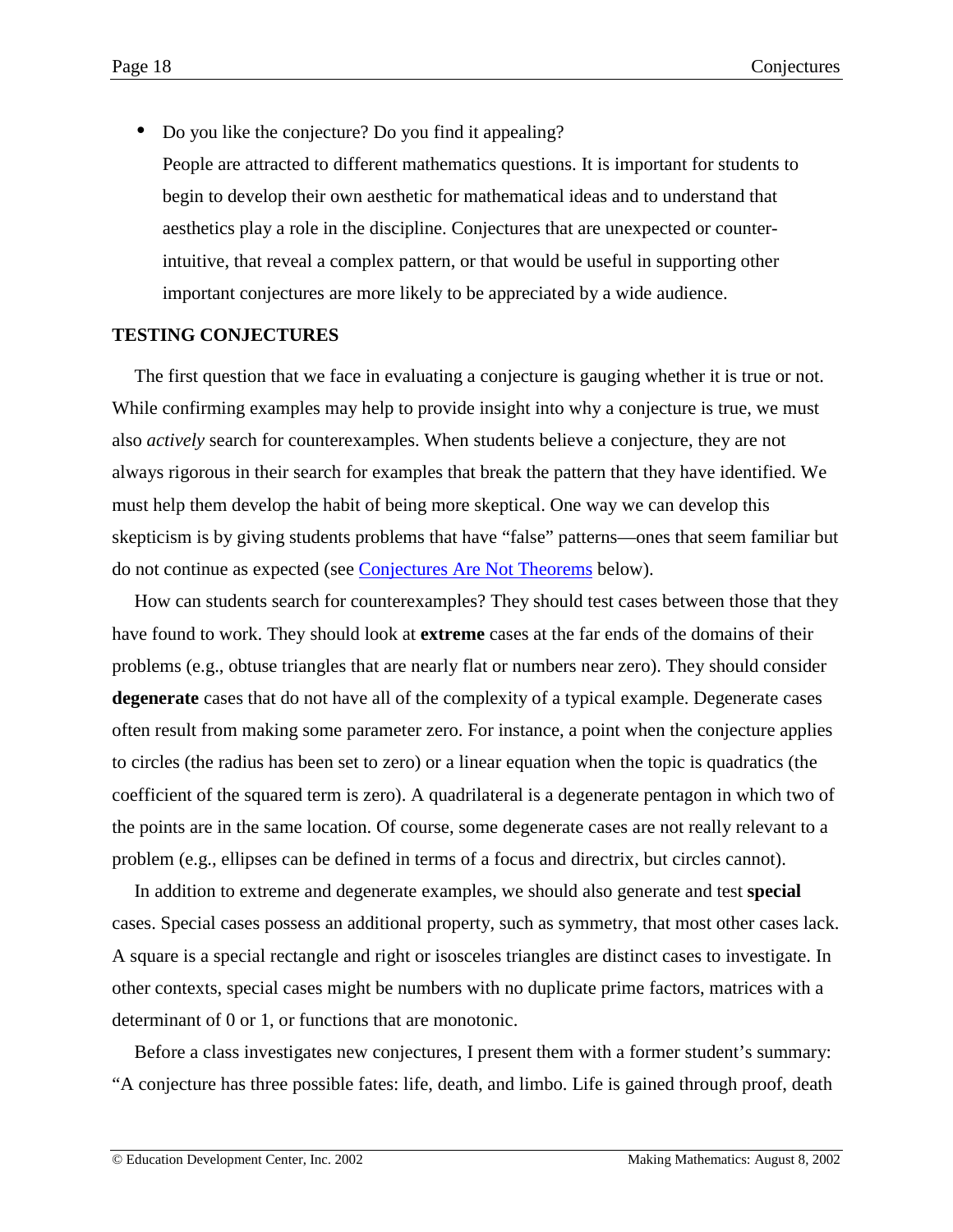by counterexample, and limbo is just limbo. Death can lead to rebirth through refinement." This pithy statement emphasizes that a single counterexample is sufficient to kill a conjecture and that proof—not a slew of examples or the absence of a counterexample—is the only way we can be certain of a claim.

Students should not see the discovery of a counterexample as a failure. It is both a sign of their thoughtfulness and the possible start of a new and better theory. A counterexample may disprove a conjecture, but it does not mean that the claim is always false. A conjecture may be nearly always true. Conjectures are reborn when we identify what extra condition removes the possibility of counterexamples or what part of our conclusion we need to make less specific. For example, a geometry student's conjecture that "the intersections of the angle bisectors of a parallelogram form a rectangle in the interior of the parallelogram" was salvaged by classmates who pointed out that the word "interior" made counterexamples possible. Another students' conjecture, "The perpendicular bisectors of the sides of a kite do not intersect in a point," works for most kites but needed the additional condition that the non-end angles not be right angles. Students should group their counterexamples and confirming examples and look for a property that distinguishes the two sets.

For a class activity that involves looking for counterexamples, see the section *Understanding Definitions: Closed and Dense* in the [Numbers in Context](http://www.meaningfulmath.org/numbers.pdf) chapter from the book [Mathematical](http://www.meaningfulmath.org/modeling.html) [Modeling.](http://www.meaningfulmath.org/modeling.html)

### **WRITING CONJECTURES**

For students, there is often a wide gulf between the ideas with which they can grapple and their ability to write a clear statement of their thinking. They need to learn the mathematical vocabulary and formal structures that make writing a logical claim easier. They make that progress when we provide them with ample opportunity to recognize, write, and refine conjectures. The following describes a sequence that provides practice creating and reworking conjectures.

## **Class Activity**

Dynamic geometry programs, such as Geometer's Sketchpad <sup>®</sup> or Cabri Geometry II<sup>™</sup>, that allow students to construct accurate diagrams of geometrical objects have become popular tools for classroom investigations. If students are given some flexibility in the settings that they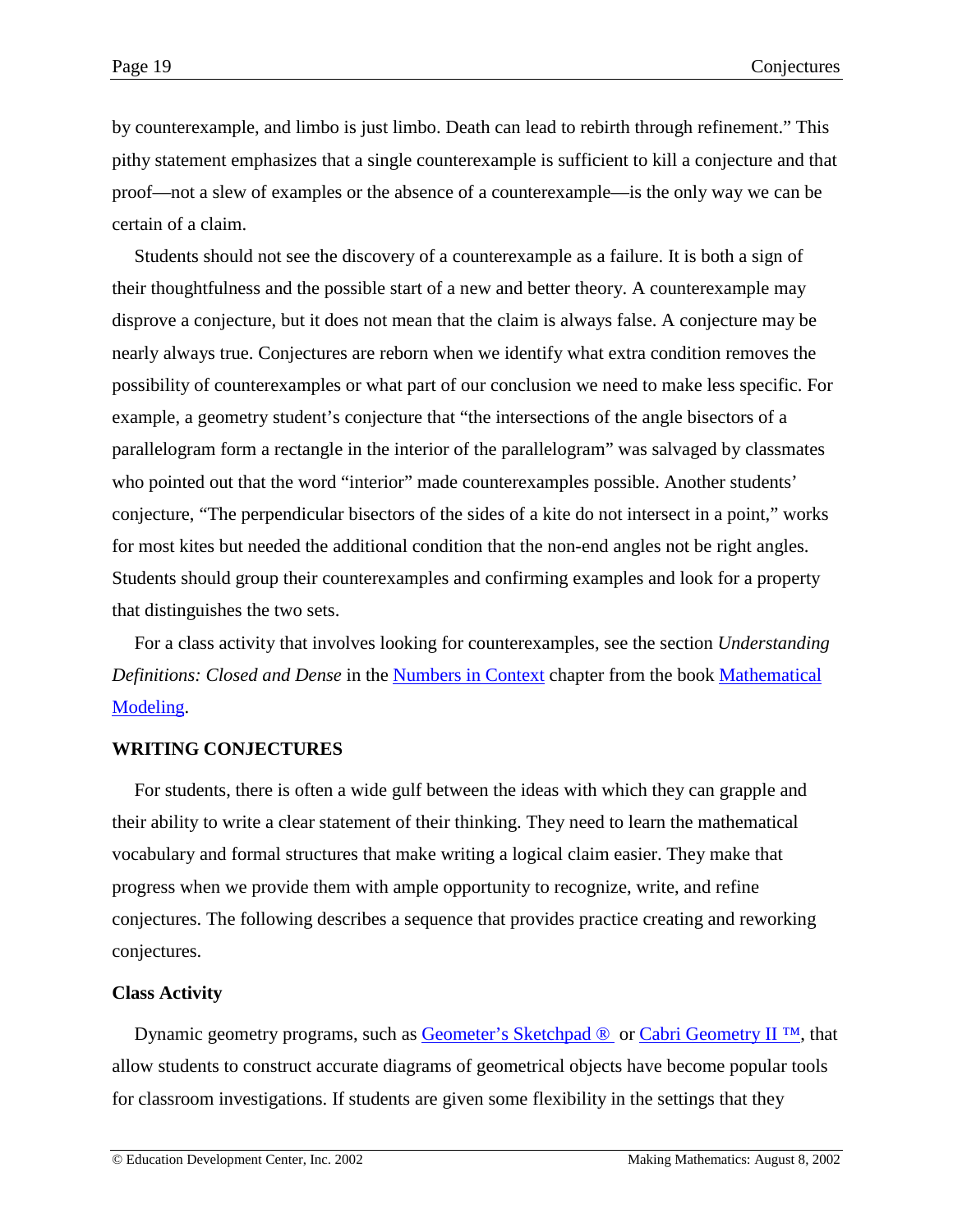<span id="page-19-0"></span>explore, they will happily struggle with complicated conjectures that can be a valuable focus of class discussion. Consider the following sampling of claims, ranging from grand to muddled, that were generated by students. The conjectures were responses to an assignment to choose a class of quadrilaterals and to identify any properties of the angle bisectors or perpendicular bisectors of the sides of those figures.

- The intersections of the perpendicular bisectors of a parallelogram create a new parallelogram with the same angle measures as the original.
- The angle bisectors of a rectangle make a square.
- All of the perpendicular bisectors of an isosceles trapezoid intersect at the same point. That point of intersection is the center of a circle which contains all of the vertices of the isosceles trapezoid.
- In a trapezoid, the angles formed at the intersection point of the longest base line and the non-base angle bisector are congruent only if both angles are outside or both are outside.
- In an isosceles trapezoid, the base angle bisectors create an angle equal to the opposite base angle.
- In a trapezoid, two congruent triangles are made by the bisectors of consecutive non-base angles and where one intersects the base line.
- In a kite, where all the angle bisectors meet is the center.
- In a trapezoid, the angles formed at the intersection point of the longest base line and the non-base angle bisector are congruent only if both angles are inside or both are outside.
- In a trapezoid, the two base angle bisectors make an isosceles triangle at the point of intersection.
- If the angle bisectors of a quadrilateral form a rectangle, then that figure is a parallelogram.
- An isosceles trapezoid's angle bisectors create four congruent right triangles.

After two or three days of laboratory time, each group submits their lab report with examples and conjectures. To make sure that they clearly define what they are describing, they are not allowed to use labels from the figures; they had to use accepted vocabulary. The next day each student is given a page of conjectures, such as the above list, drawn from the reports. They read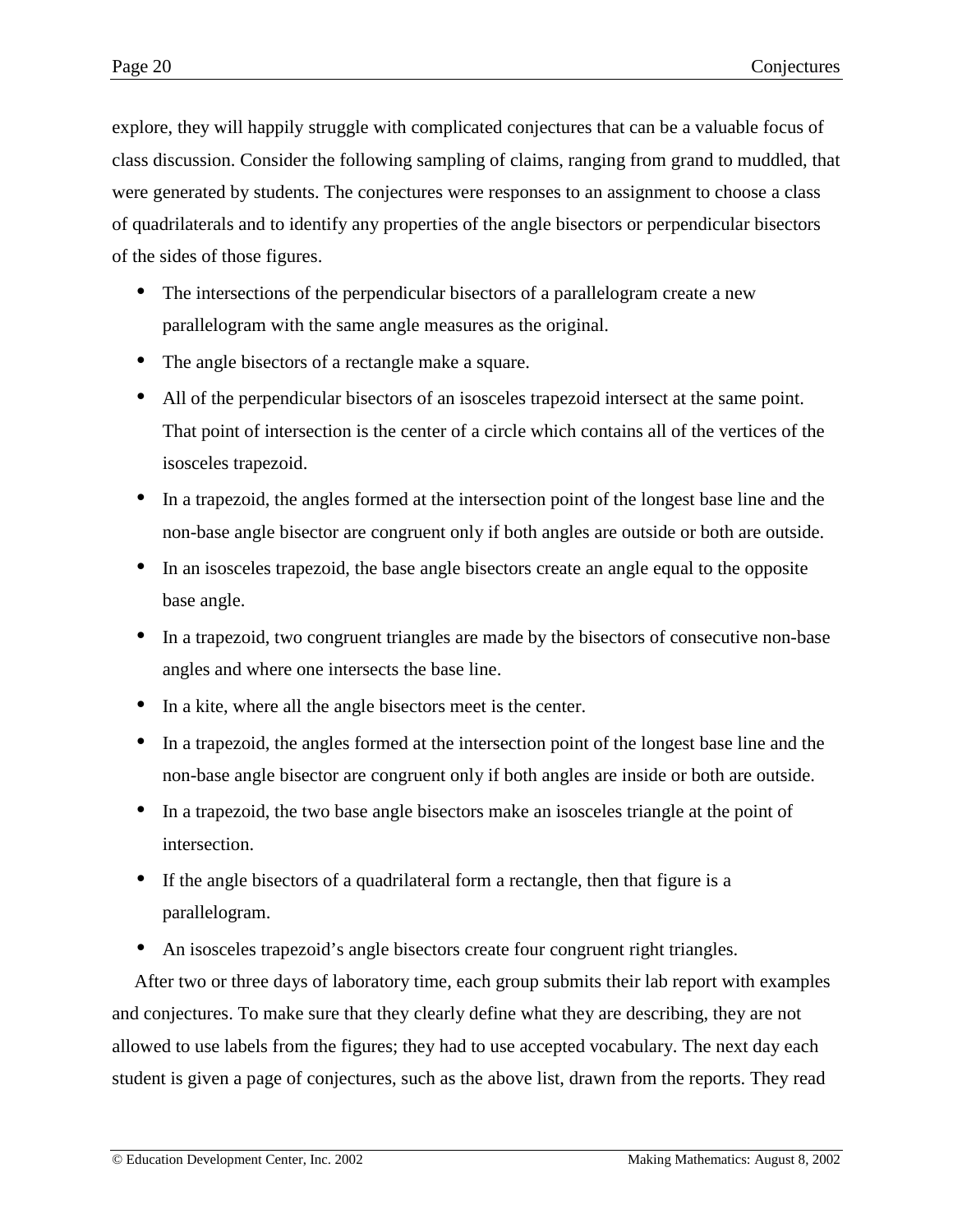the conjectures and try to understand them, to generate test cases, and to evaluate them according to the standards noted above (see [Evaluating Conjectures\)](#page-15-0).

The class then discusses each conjecture. Anonymously, students listen to what their peers think about the clarity of their writing and the success of their conjecture. Students provide constructive advice on how to clarify each statement. An advantage of peer review such as this to teacher comments is that students are usually quite good at finding alternative interpretations of confusing statements that reveal the imprecision in a claim. Often, a class will have several interpretations among which it cannot decide. This predicament helps the author figure out how to modify their conjecture to say what they intended. A cycle of peer evaluation and rewriting leads to better conjectures and better self-edited conjectures in the future.

Peer review of first drafts is preferable to teacher evaluation because teachers are too good at figuring out what a student "really meant" mathematically. Peers keep the initial focus where it belongs, on the act of clear communication. Class discussions about the subtlety, difficulty, and appeal of a conjecture lead to fewer trivial conjectures as the year progresses. These benefits of the peer review process also help the class develop a sense of itself as a mathematical community.

Sometimes a class will provide counterexamples to point out that a conjecture is false or will fail to make any sense of a conjecture (see which of the examples above make sense to you). If a conjecture is acceptable, teacher feedback can then address issues such as choice of vocabulary and the development of symbolic representations that simplify a statement. Refined conjectures should be named in honor of their creators (e.g., "Rahim and Janie's Pentagon Conjecture") and posted so that their standing as interesting but unproven claims is highlighted. Students are often particularly motivated to prove their own claims and turn them into theorems.

### **Conditional Statements**

High school texts typically suggest that conjectures and theorems be written in "if *A*, then *B*" form. However, there are many other common forms that for particular conditional statements may be simpler to state and understand. One difficulty with some of these forms is that they may also obscure what the premise and conclusions of a conditional statement are. Students naturally use a range of forms and can benefit from considering alternative ways of stating their ideas. No single structure is best in all cases.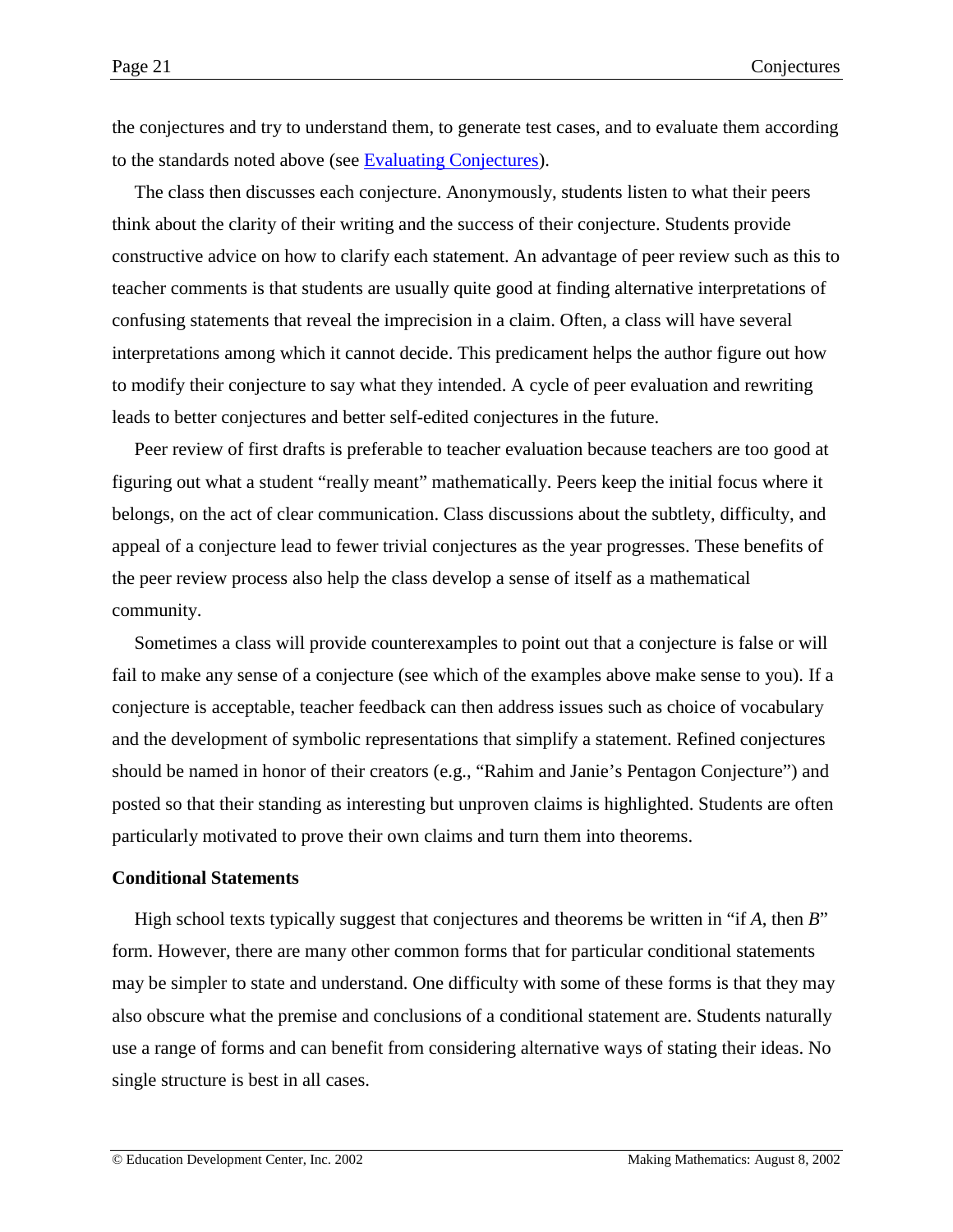<span id="page-21-0"></span>In their mathematical reading, students will encounter a variety of conditional statements that are nearly identical to standard *if then* form. These include: all *A* are *B*; *A*, then *B*; if *A*, *B*. Let *A*. Then *B*; and *B*, if *A*. Other conditional statements seem more descriptive than inferential. For example, "the medians of a triangle are concurrent" is preferable but could be turned into "if a figure is a triangle, then its medians are concurrent." This latter form highlights that the only premise in the statement is having a triangle. However, as illustrated in the student quadrilateral conjectures [above,](#page-19-0) it is not the most comfortable way to state a wide range of conjectures. You should discuss the different forms for a conditional statement and occasionally restate student conjectures in alternative forms so that students become familiar with them.

### **Necessary and Sufficient Conditions**

A **necessary condition** is one that must be met in order for a given conclusion to be true. However, satisfying the condition does not guarantee that the conclusion is true. When a **sufficient condition** has been met, then the conclusion for which it was a condition will be true regardless of any other properties.

Students are not always attuned to the difference between necessary and sufficient conditions. However, their conjectures occasionally provide the opportunity to make the distinction. In the tetromino example [above,](#page-16-0) evenness of dimensions is a necessary, but not sufficient, condition for being able to tile the rectangle. Knowing that a tiling works for a given board is a sufficient condition for knowing that the sides are even (that is, if *A* is necessary for *B*, then *B* is sufficient for *A*). See [Sarah's Conjectures](http://www2.edc.org/makingmath/mathsettings/connect/ConnectTheDots_TeachNotes.asp#SarahsConjectures) in the [Teaching Notes](http://www2.edc.org/makingmath/mathsettings/connect/ConnectTheDots_TeachNotes.asp) for the [Connect the Dots](http://www2.edc.org/makingmath/mathsettings/connect/connect.asp) project for another student example.

For a quadrilateral, having diagonals that perpendicularly bisect each other is both a necessary and sufficient condition for being a rhombus. In such cases, we can write "a figure is a rhombus *if and only if* its diagonals perpendicularly bisect each other." An "if and only if" claim (abbreviated *iff*) is a compact form for stating a conjecture and its [converse](http://www2.edc.org/makingmath/mathtools/conditional/conditional.asp) together.

For further discussion and classroom activities, download [Necessary Condition and Sufficient](#page-0-0) [Condition](#page-0-0) (from Becker (1997) and distributed with permission from the [National Council of](http://www.nctm.org/) [Teachers of Mathematics\)](http://www.nctm.org/). See [Logical Relationships Between Conditional Statements](http://www2.edc.org/makingmath/mathtools/conditional/conditional.asp) in the [Mathematics Tools](http://www2.edc.org/makingmath/mathproj.asp#rstool) section for a related discussion.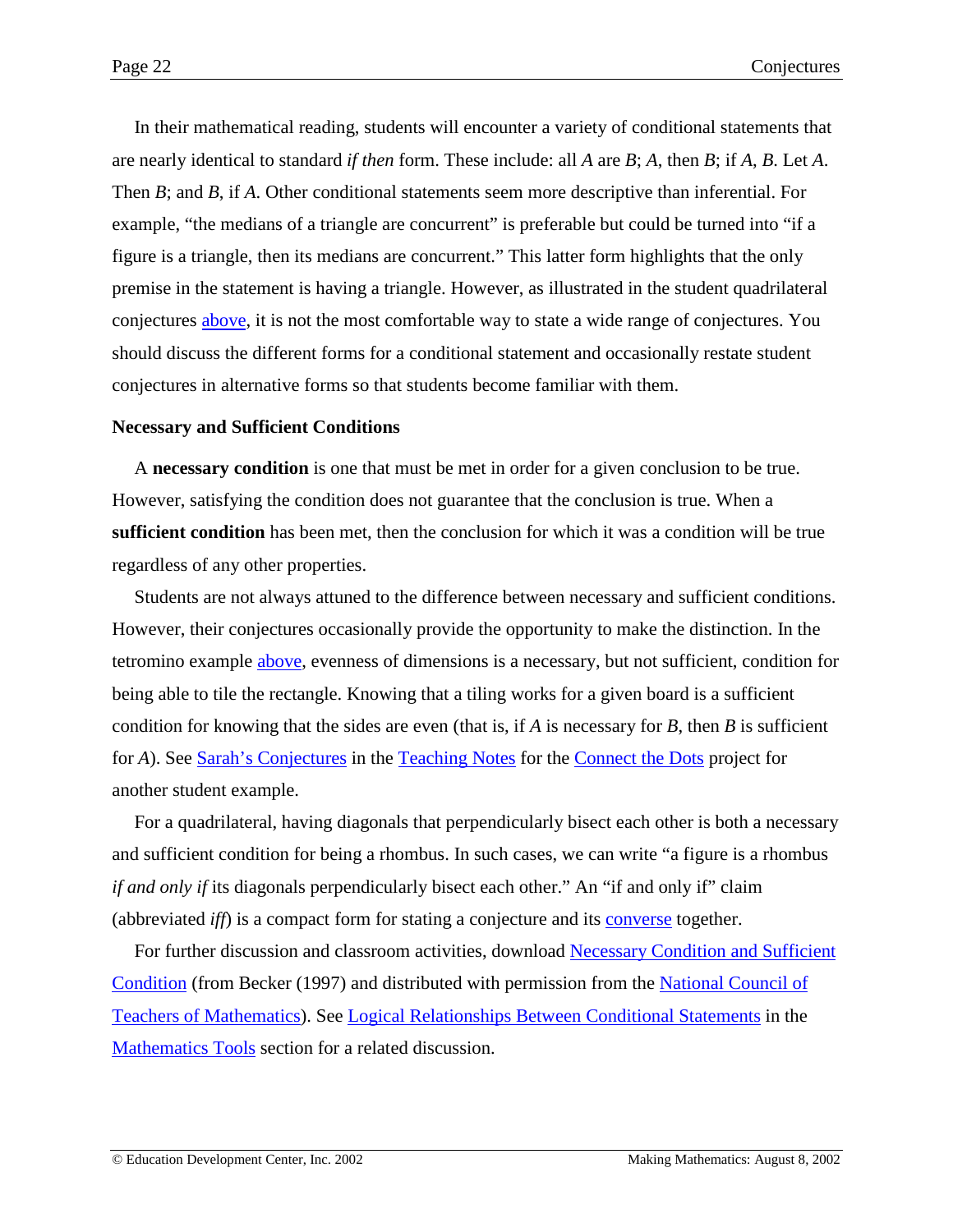### <span id="page-22-0"></span>**CONJECTURES ARE NOT THEOREMS**

We are all prone to believe that a pattern that we discover is likely to continue. Our willingness to state a conjecture reflects that belief. Faith, however, is not the same as truth, and we need to help our students become appropriately skeptical (as well as hopeful) about their conjectures. When they do discover that a conjecture is false, they should still be pleased that they have uncovered a mathematical truth. I remind my classes repeatedly that "an example is not a proof," but just repeating a mantra will not change habits. Students need to experience, early on and often, the demise of conjectures about which they had no doubt. Such experiences will arise in the course of their researches, but we can also plan them as class activities.

A classic activity for illustrating the value of skepticism involves  $x^2 + x + 41$ . Begin by having students create a table with the first dozen or more values of the polynomial when  $x = 0, 1, 2, 3$ , etc. Seek observations and conjectures about the values that arise. All of the values will be both odd and prime. A student may also note the arithmetic sequence of the differences between the terms. Ask the students whether they believe that this polynomial will always produce odd, prime output. Ask what they would need to see to be convinced one way or another. If it is suggested that further examples be checked, then have them keep plugging in values for *x*. be patient. Try to wear them down! As students extend the table, they will see that the patterns continue. Are they convinced now? How many terms are needed to sway them? How can they actively adopt a skeptical approach? Can they actively look for values of *x* that might not yield a prime or odd number? Give them the time to do so. The first forty terms will be prime, but the polynomial yields a composite number  $(41.43)$  when  $x = 41$ . What if no odd counterexample appears? Might it show up after millions of confirming examples? Can they prove that the polynomial is always odd for whole number values of *x*?

An amazing example that is worth sharing with students is that of  $1+1141n^2$  (Sowder and Harel 1998). Are there values for *n* that make this expression a perfect square? As it turns out, all *n* from 1 to 30,693,385,322,765,657,197,397,207 fail to produce a perfect square. However, if one tries 1+1141 30,693,385,322,765,657,197,397,208<sup>2</sup>, a perfect square arises. So, not only is an example not a proof, but more than 30 septillion consecutive examples should not constitute a convincing argument.

Even an infinite number of examples does not eliminate the possibility of a counterexample. For example, students can come up with an unlimited number of examples of a rational number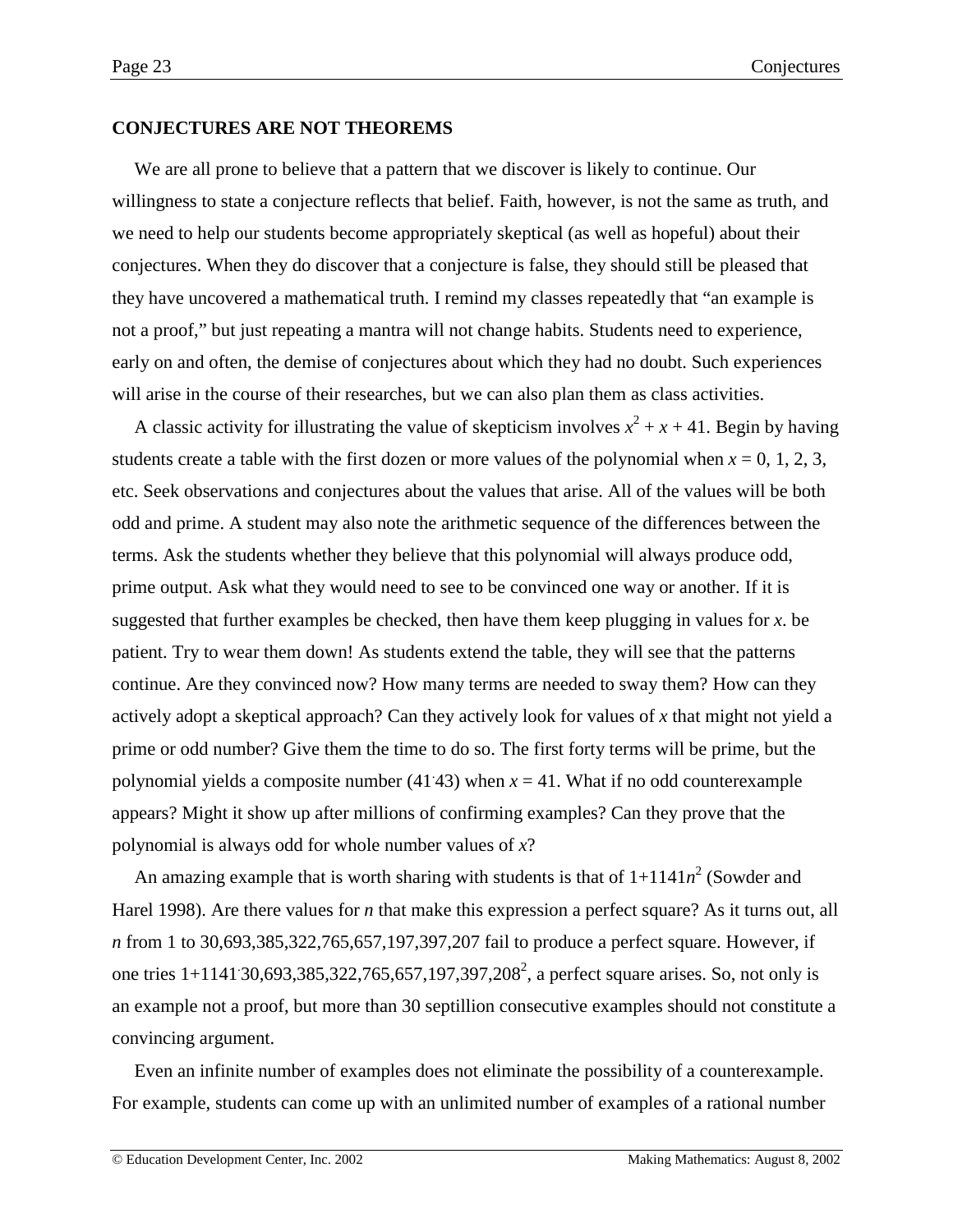divided by a rational number yielding a rational, but the rationals are not closed under division because of 0. See the section *Understanding Definitions: Closed and Dense* and its associated handouts in the [Numbers in Context](http://www.meaningfulmath.org/numbers.pdf) chapter from the book [Mathematical Modeling](http://www.meaningfulmath.org/modeling.html) for additional discussion and activities that reinforce the need for careful searches for counterexamples and for proof.

## **CONCLUSION**

Conjecturing can be made a regular strand within any class. Any mathematics topic can be the source of patterns and the chance to generate conjectures. Once students become comfortable with the process of developing conjectures, they will start to initiate explorations based on their observations and research will become a daily possibility. In addition to teaching students about how mathematical knowledge is developed, an emphasis on conjecturing often proves interesting for students. This heightened interest contributes to longer-term recall and mastery of the technical skills that are practiced during the investigations. The relative openness of conjecturing activities also puts students in situations where their confusions or conflicting understandings about an idea are more likely to be exposed and then resolved.

## **BIBLIOGRAPHY**

Abrams, Joshua (2001). *Mathematical modeling*. Online at [www.meaningfulmath.org/modeling.](http://www.meaningfulmath.org/modeling) Becker, Jerry & Shimada, Shigeru (1997). *The open-ended approach: a new proposal for teaching mathematics*. Reston, VA: National Council of Teachers of Mathematics.

*Breaking Chocolate Bars* is available online at [http://www.cut-the](http://www.cut-the-knot.com/proofs/chocolad.html)[knot.com/proofs/chocolad.html.](http://www.cut-the-knot.com/proofs/chocolad.html)

- Education Development Center (2000). *Connected geometry*. Chicago, Ill: Everyday Learning Corporation.
- Education Development Center (2001). *Mathematical methods: topics in discrete and precaclulus mathematics*. Armonk, NY: It's About Time.
- Matveyev, S (2000, November/December). Tackling twisted hoops. *Quantum*, 8–12.
- Sowder, Larry and Guershon Harel (1998, November). Types of students' justifications. *Mathematics Teacher*, 670–675.